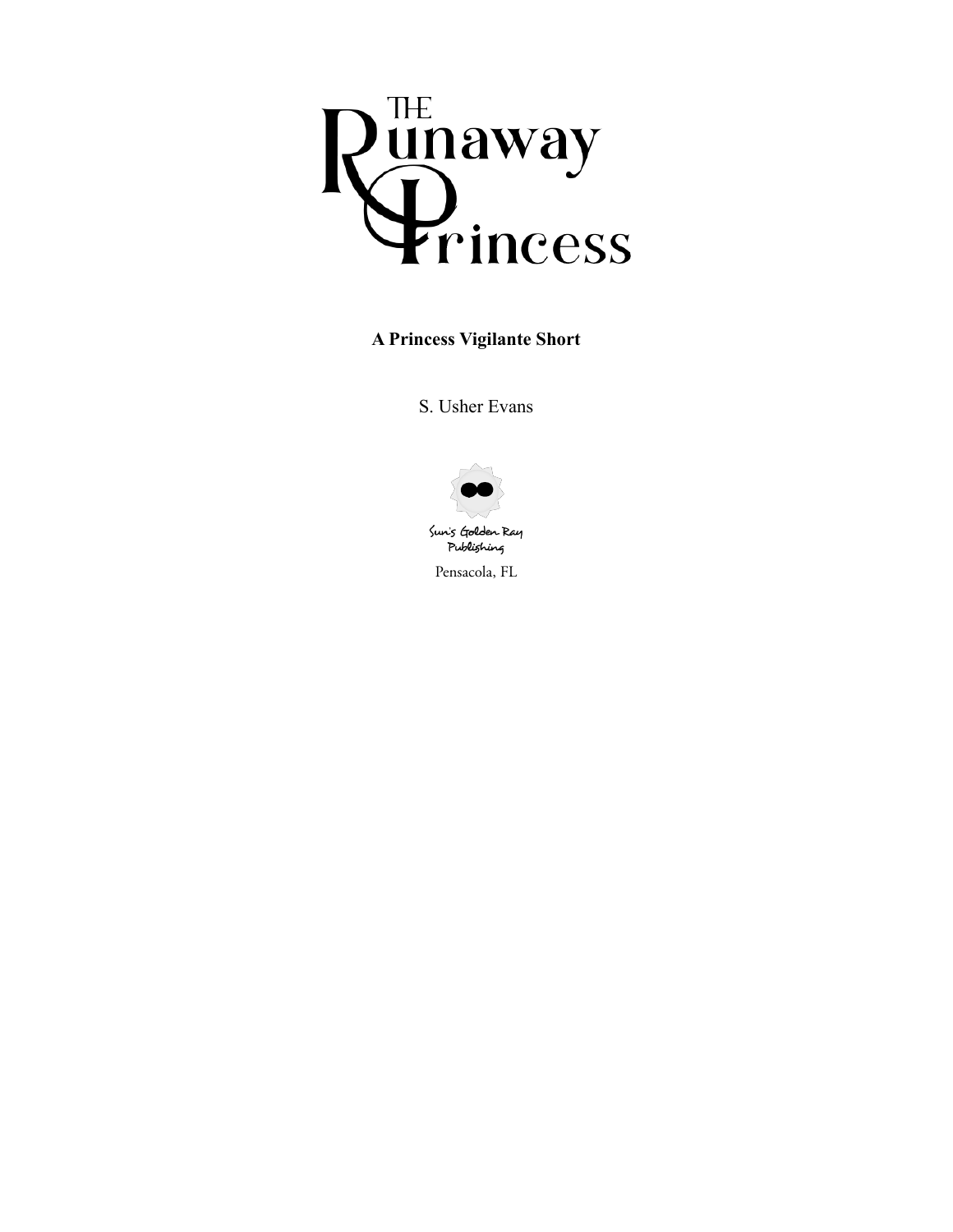Copyright © 2018 S. Usher Evans

All rights reserved. No portion of this publication may be reproduced, stored in a retrieval system, or transmitted by any means—electronic, mechanical, photocopying, recording, or any other—except for brief quotations in printed reviews, without the prior written permission of the publisher.

Line Editing by Danielle Fine, By Definition Editing

Sun's Golden Ray Publishing Pensacola, FL www.sgr-pub.com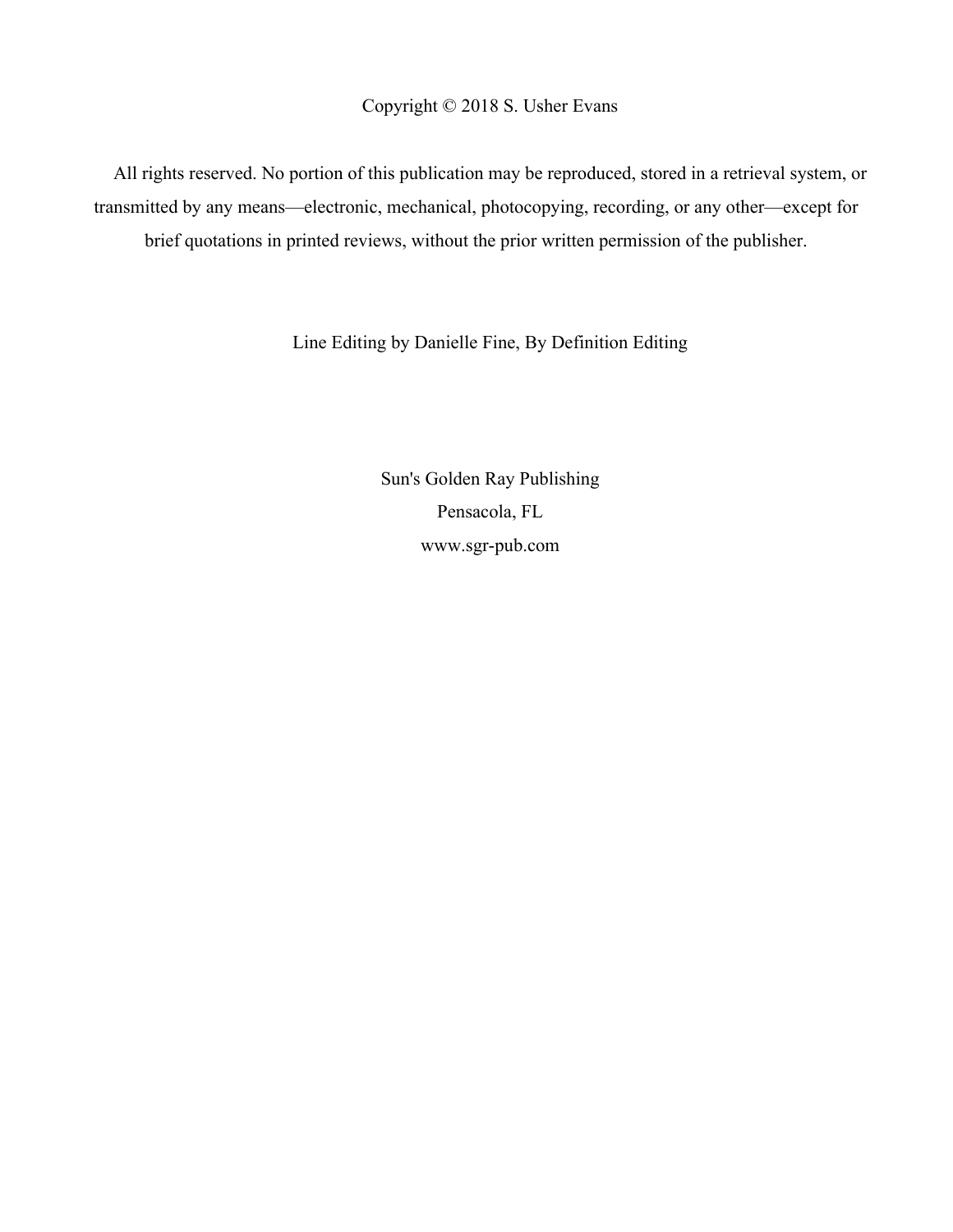The following novella takes place three years before The City of Veils.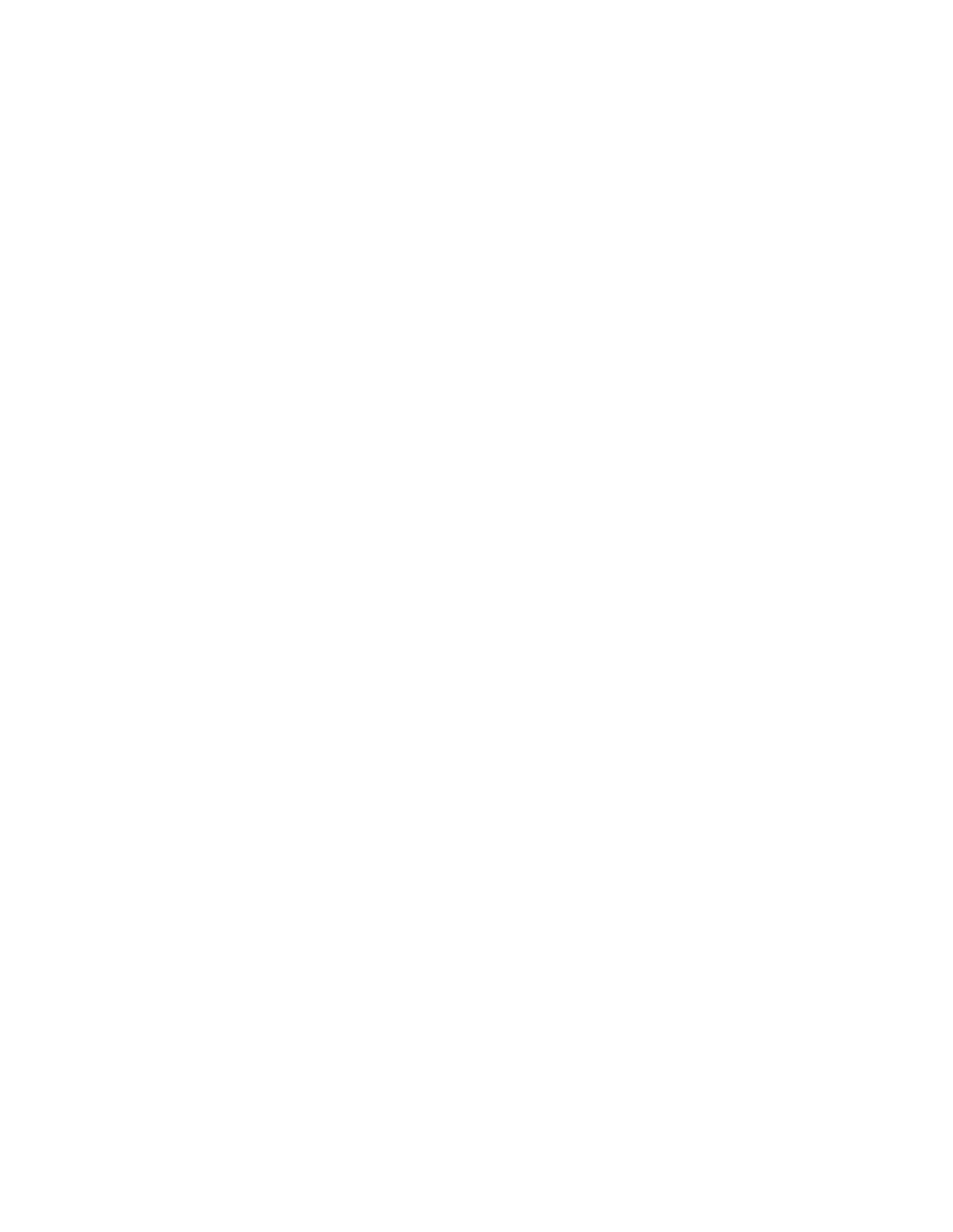## Chapter One

The mist was thick, making it difficult to see more than a few feet in front of me. My legs were beginning to cramp from my crouched position atop the tree limb, but without knowing where the target was, I didn't want to chance moving.

A flash of light caught my attention and I smiled. A small caravan of Kulkan produce. There was a heavy rainstorm to the west of us, which had sent the more desperate merchants into the forest to bypass it on their way to the city of Forcadel. Unfortunately for them, we were waiting.

I pressed my lips together and whistled, darting my tongue to make a bird-like sound. Three short taps, one long tap, five short taps. A code to tell the others in the trees where to point their arrows.

Almost as soon as the last whistle echoed, arrows pierced the air and landed in the ground. A fire blossomed, illuminating the darkness and the group of travelers. More arrows behind and beside them created a veritable ring preventing their horse from escaping. The creature bucked and kicked, and the man jumped off the carriage to calm him before he damaged himself or what he was carrying.

Jax strode out of the darkness and into the ring of fire that trapped the family. The black tunic and pants made him more formidable than he really was, and the pencil-thin mustache and devilish sneer completed the image.

"Now, who told you that you could walk through our forest?" he asked, his voice soft. "Don't you know there's a toll in these parts?"

"We don't want no trouble," the man said, averting his gaze from Jax's. "Just trying to get our wares into Forcadel."

"But there's people who could use them here," Jax said, walking to the buggy and ripping the burlap covers off. Twin cries of fear echoed from the back as two small children huddled together. I closed my eyes, unease settling in the pit of my stomach. Tis wasn't some large, well-off caravan traveler. But it was too late now.

"Just don't take them," the man cried, yanking them from the buggy before Jax could touch them. "I've heard tell what that forest pirate does to children. You can take whatever you want, just don't take my kids."

Jax rifled through the buggy and said something I couldn't make out from this distance. He didn't look too pleased with the bounty he'd just secured, and my stomach came up into my mouth.

"Take the girl," he said.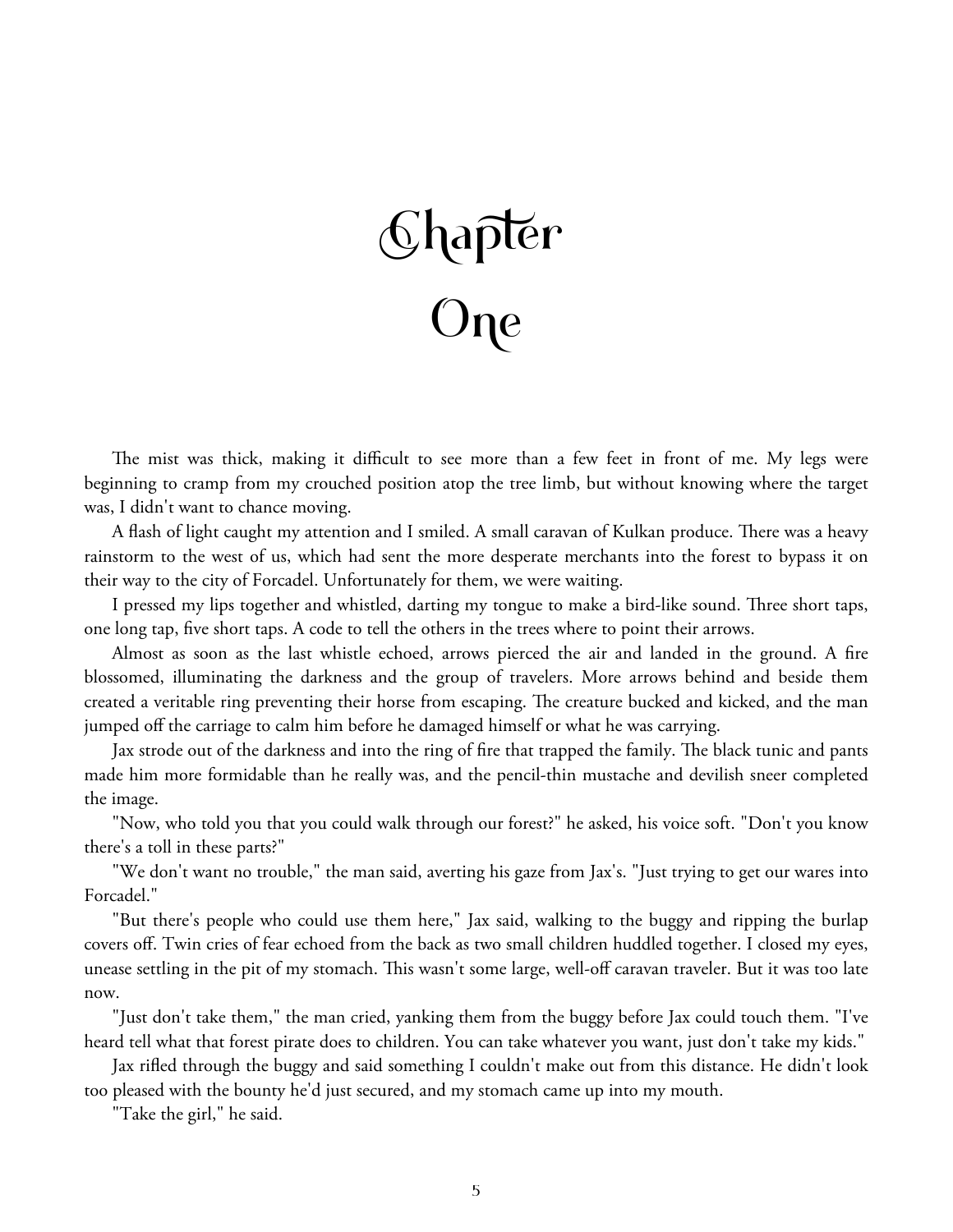The man screamed, grabbing his daughter tighter as two black shadows dropped from the trees. My heart thudded in my chest and I looked away. I'd witnessed this scene enough times; I didn't need to see it again.

"Send ten bushels of apples into the forest every week for the next two months," Jax said. "Then perhaps Celia will let your daughter go."

The reins whipped in the air and the horse took off past the fire and into the dark forest beyond. I remained in the tree, listening to the quiet sobs of a man who'd just lost everything, telling myself that at least his daughter would be well-taken care of.

But even I couldn't lie to myself. So I quietly climbed down and took off into the forest on foot.

 $\rightarrow$ 

The unsettled feeling in my stomach hadn't dissipated by time I arrived back at Celia's fortress. The tall, tree-trunk walls that formed the impenetrable barrier emerged out of the dark night, their pointed tops and smooth bark preventing anyone from getting in—or out—except through the front gates. They were open, as several of us had been out in the forest tonight. The Nestoris had predicted the weather would turn south, and they were never wrong.

As I walked through the gates, my eyes adjusted to the lantern light. The recently acquired buggy was to my left, empty of its cargo, the horse, and the child. Soon it would either be put into use for the camp or chopped up for firewood. I tried not to think about how long the farmer had probably spent saving up for it.

I continued into the camp, passing the dining house and rows of sleeping houses, all made from the same logs as the camp's walls. My sights were set on the small hut at the back of the camp, a thin stream of smoke spiraling out of the stone chimney. Already waiting outside were the others who'd gone with us on our mission—Locke, Radmilla, and a new boy whose name I hadn't learned yet.

Radmilla nodded to me as I came to stand with them. She was a Forcadelian, like me, her long brown hair streaked with blond. "Jax is still in there. Think he'll try to stiff us this time?"

"How much was in the carriage?" I asked.

"Ten bushels of apples, two of pears. Plus a few boxes of late summer strawberries." She grinned devilishly. "I hope we get some strawberries."

I simply nodded. I'd long since lost my taste for fine food, although an apple would be delicious, especially since we'd all missed our one meal waiting for a caravan to pass by.

"So why'd we take the girl?" I asked after a moment. "Sounds like that's plenty."

"Who knows? Maybe Jax had orders to take someone," Locke replied, running a hand through his blond hair. He was Niemenian, one of the few such northerners in our midst. His pale face was covered in freckles from the hot, Forcadelian sun. On his left forearm was a symbol, a flame in a triangle. Radmilla bore one as well, as did the new boy. Even Jax had one under his shirt, and the girl we'd just taken prisoner would have the brand by morning. The only person who didn't have one was me—not a fact I shared readily.

After a few more minutes of small talk and camp gossip, the door opened and Jax came strolling out, a shiny red apple half-eaten in his hands. He paid us no attention as he took a large bite of it and kept walking.

"Oi!" Radmilla cried. "Where's our cut?"

"You don't get none," Jax said, his mouth full.

A cry of anger shot up from the group, all of whom were probably just as hungry as I was. "That ain't fair, Jax," Locke barked. "I'mma go see Celia—"

Jax grinned. "Be my guest. She's inside. I'm sure she'd love to hear from you."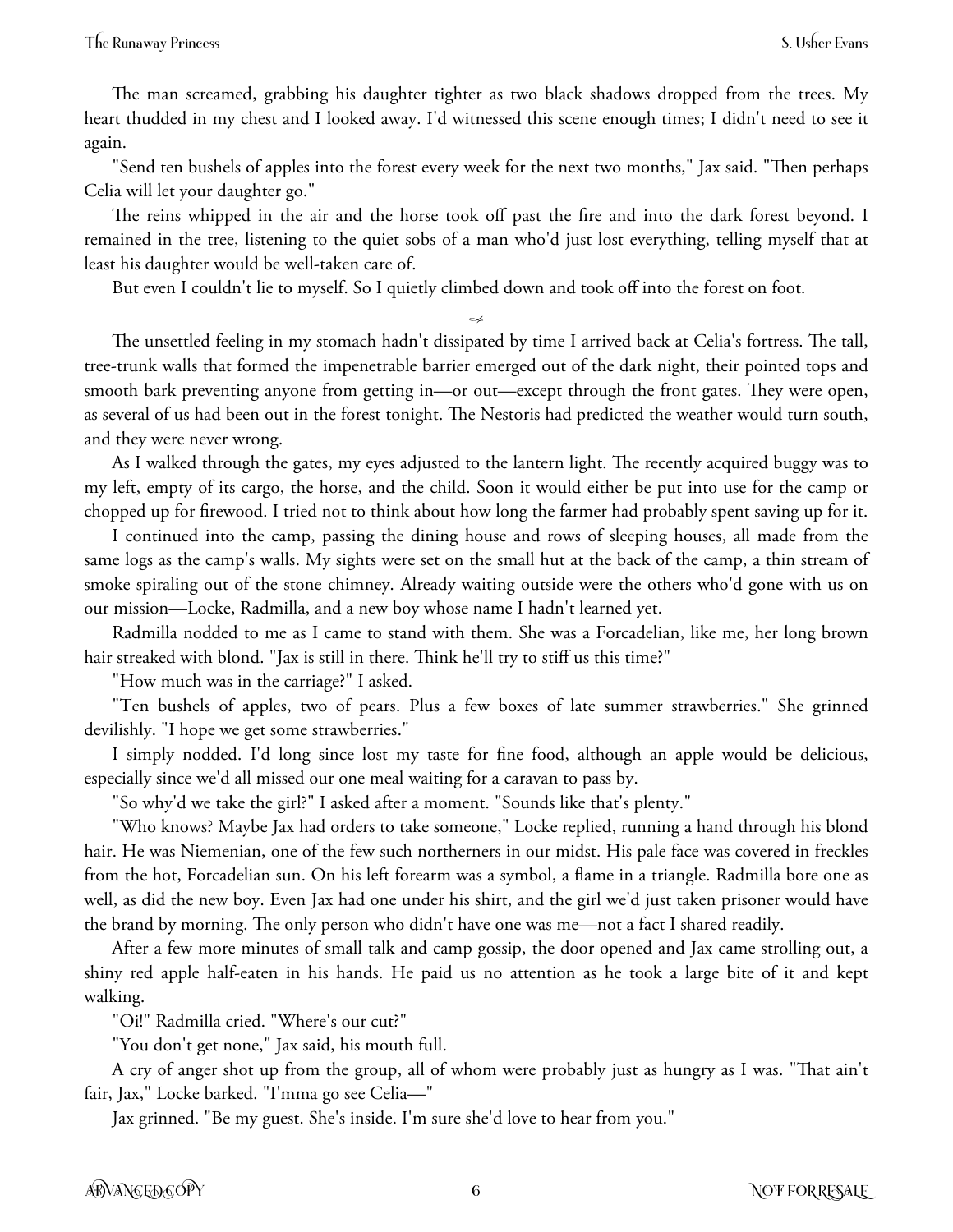Locke hesitated, staring at the open door behind him and swallowing hard. He made no move to walk inside. Nor did anyone else.

"Tat's what I thought," Jax said. "Oh, since Larissa was the one to find the thing, she can have this." He threw the apple core at my feet then walked away.

"I hate him so much," Locke snarled, balling his fists at his side. "Thinks he can just do what he wants to us, cause we ain't as favored as he is? Well, he got another thing coming."

"Oh yeah?" I asked, raising my brow. "Then go in there and talk to Celia about it."

"Well…why don't *you* do it?" he said. "You should have at least half the bounty. You're the one who saw 'em."

I glanced down at the core and shook my head. "Not worth it. You guys better get some rest. I think that storm's supposed to continue, so we'll be out again tomorrow night."

I left my fellow thieves standing in front of Celia's door and walked toward the sleeping houses. They were right; we'd all be within our rights to complain to Celia, and she might listen. Although she kidnapped children and pressed them into service, once they were here, she was a fair leader. Everyone got a bed, everyone got one square meal a day—as long as they remained useful. Still, most of the younger kids were terrified of her, and Jax used that to his advantage.

I wasn't necessarily scared, but I preferred not to speak with her if I could help it. And besides that, the spoils of our evening weren't really ours. They belonged to that poor farmer.

A sigh left my lips when I reached the doorway of the sleeping hut. I turned around, walking back out into the night and toward another hut with smoke coming out of the chimney. I paused at the door then softly pushed it open as soft sobbing reached my ears.

The girl we'd taken from her father sat with a mug of calming tea between her hands. Her eyes were red as they stared blankly at the floor. She couldn't have been older than eight or nine.

Callum, a Kulkan Nestori with light brown hair and broad shoulders, knelt in front of her, pressing a damp cloth to her knee. It was bleeding—whether from Jax or some previous injury I didn't know. Nicolasa, a Forcadelian Nestori with a kind face and long black hair that curled wildly down her back, was combing the girl's hair with a special solution intended to kill lice, mites, and whatever else she might have on her. The girl gave no indication she even knew where she was.

"Larissa," Nicolasa said with a warm smile. "Are you ill?"

"No." I shook my head. "Just wanted to check on her."

"You have a good heart," Callum said, standing and dipping the cloth into the healing solution once more. "She'll be fine tomorrow—perhaps two or three days."

"Papa won't forget about me, will he?" the girl whispered.

"Of course he won't," I said, kneeling beside her. "And you won't be here long. Just a few weeks then you'll be back home in your bed."

She screwed up her face. "Why did they take me? Why can't I go home?"

I had no good answers, so I took her small hands in mine. "This is your home, for now. My name is Larissa and I'll look out for you, I promise. But I need you to stay strong, for tonight."

She nodded, her red eyes drooping as the calming tea put her to sleep.

"Hold her arm out, will you?" Nicolasa said, holding a needle and a cup of black ink.

As much as I didn't want to, I gently took the girl's arm and held it out as Nicolasa drew the symbol, marking the girl forever as one of Celia's. I couldn't bear to watch, so instead I kept my gaze on the spot on my arm where my symbol should've been.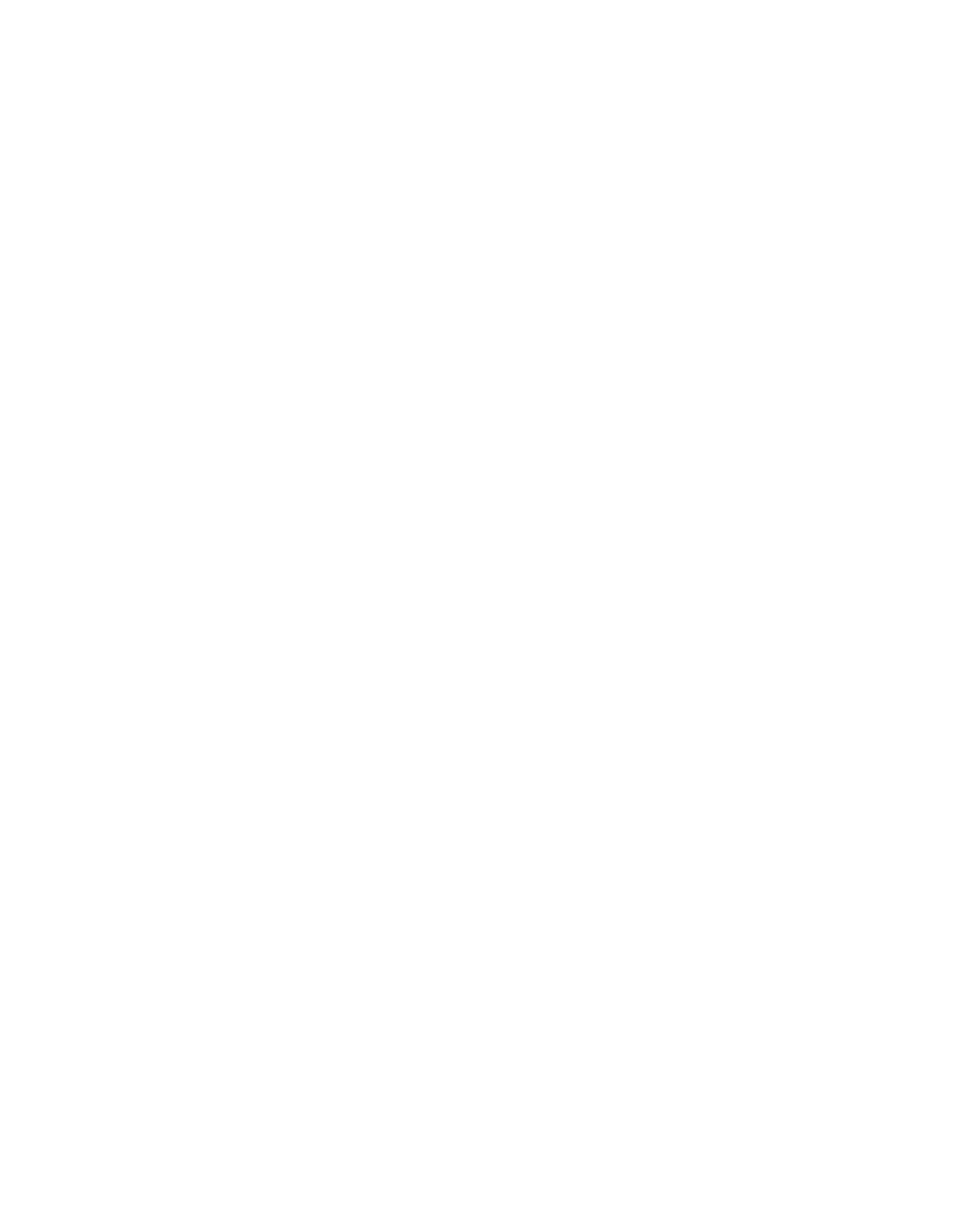## Chapter  $\sqrt{\frac{1}{10}}$

True to my word, the next morning, I returned to the healing house to look for the girl, but she was already gone. Nicolasa told me she'd been assigned to the laundry house, which was good. If Celia planned to keep her longer, she would have put her in the training camp to learn how to use a sword.

Still, that she was there at all irked me. It was one thing to pluck off lords and kings, but stealing from those with barely anything to give was wrong. Celia didn't encourage it, but she didn't exactly stop Jax from taking what he wanted either.

There was no use in thinking more about it, so to distract myself, I headed into the training ring. There, kids as young as seven and eight fought with real weapons, learning the hard lesson that if you didn't defend yourself, nobody else would.

I picked up a sword from the trunk and tested the weight in my hands.

"Good morning," Locke said walking up to me. He flashed me a handsome smile which I shyly returned. I hadn't been romantic with anyone in the camp yet, but I had a feeling Locke had a crush on me. It was probably why he'd volunteered to go with us the night before.

"Morning," I replied, tossing the sword from one hand to the other. "Fancy a session?"

"I know better than to test you with real weapons," he said with a laugh. "Didn't you take someone's arm off last week?"

I rolled my eyes. "No. He just got a nasty cut, that's all."

"I'll take you hand-to-hand though," he said, grinning again. "That way it's just bruises and bumps."

I tossed the sword back into the trunk and shrugged. As we strolled toward an open sparring ring, which was nothing more than a wooden circle placed on the ground, I took stock of any weaknesses I saw. He was probably sixteen, a few months older than me, and still growing into his manly body. His arms swung at his side as if he had no idea how to use them, and his feet kicked up dust. But he was an apt scout, like me, and knew how to defend himself.

"Ready?" he asked. "Take it easy on me, will you?"

"You're the one who asked me to spar with you," I said. And without hesitation, I took off toward him.

He avoided my first blow, and I caught his fist in my free hand, twisting his arm behind him. But he wriggled free, kicking his man-sized foot toward my shin. Remembering how his balance had been off, I used my knee to push his standing leg and he fell to the ground with a loud *oomph*.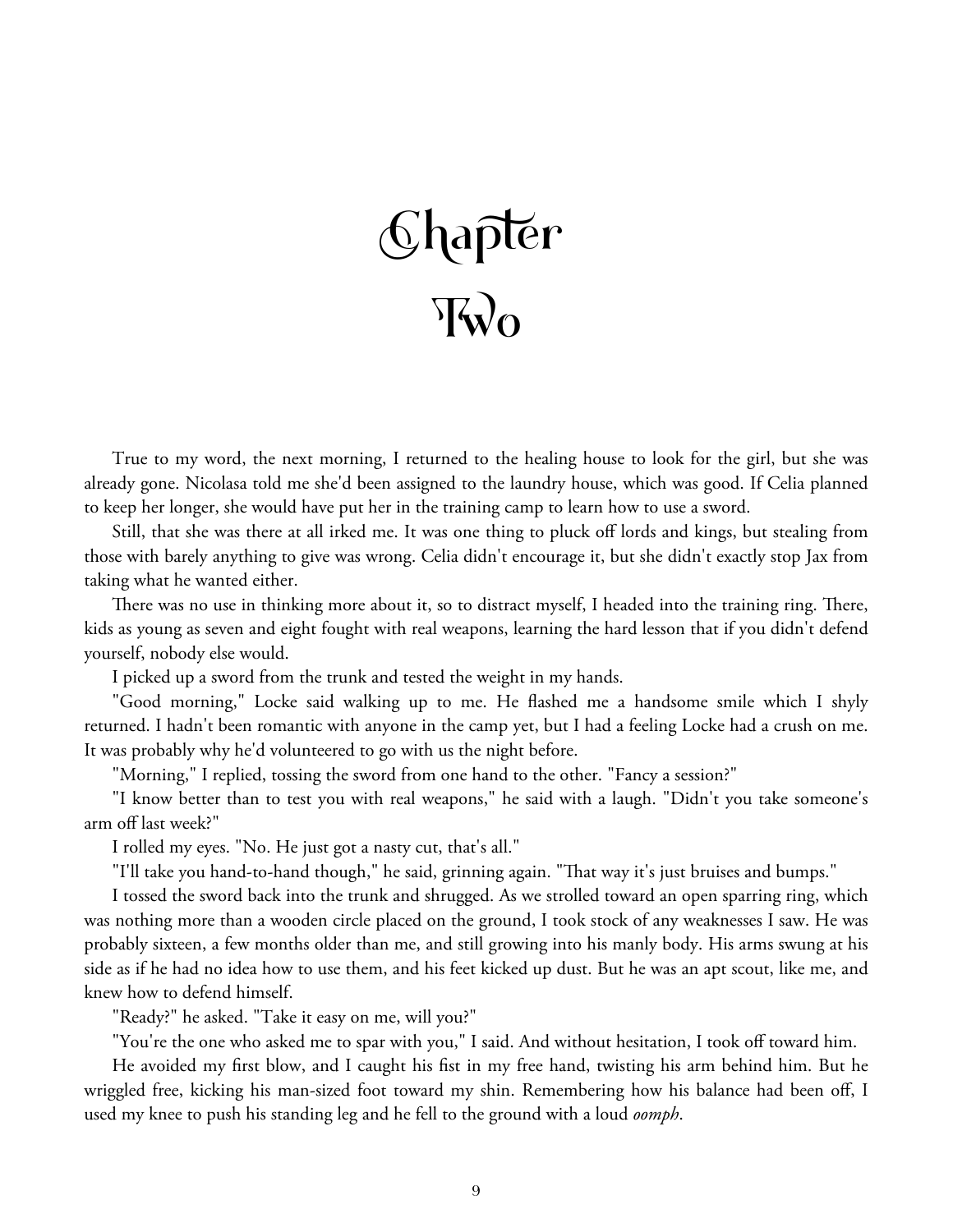"Watch your balance," I remarked, brushing dust off my face.

He jumped to his feet, still grinning. "That's what Calvan says. Or I guess what he would say if he actually taught anything and didn't just let us figure it out"

"He's a mystery." One of Celia's trainers, the hardest of the bunch, gave more criticisms than praise. "Ready—"

I didn't get the rest of the words out as he barreled toward me, his shoulder aiming for my stomach. But he left the back of his neck open, so I balled my fists and brought them down on the base of his skull. Tis time, he landed in a heap and didn't get up.

I kicked him gently then checked for a pulse. Just knocked out.

"You shouldn't hit so hard," one of the other trainers said, walking by. "Take him to the Nestoris."

I rolled my eyes—a little headache was barely mentioning. But feeling bad, I looped his arm around my shoulder and dragged him to the healing hut. There, I put him down next to another kid, who was missing a finger and watching blood spurt out of the stub.

"Hey, Nicolasa," I called, walking to their table of supplies and finding some gauze. I returned to the boy and wrapped his hand only to stop the flow of blood.

"I know, I know," she said, breezing in with a tincture. "Had to run to the ends of the earth to find some spinach." She stuffed the green leaves into the boy's mouth. "For iron. And cow's liver, too."

"See? Lose a finger, but you're eating well," I said, patting the boy on the shoulder. I glanced to the seat where the little girl had been the night before. "How's the new kid?"

"Still in shock," Nicolasa said, spooning a bloody piece of animal carcass into the boy's mouth. "She screamed when she saw the brand."

I glanced at her arm, which bore the same mark, although it had faded with age. "All this for ten bushels of apples. I still don't believe it's worth it."

"Well, then, take it up with the big boss," Nicolasa said, looking over at Locke's unconscious form. "Now get out of here. I have to deal with another boy you beat up."

"He asked for it," was all I said as I breezed out the door.

 $\rightarrow$ I couldn't get the farmer's little girl out of my mind, and I was growing impatient with myself and my lack of action. It wasn't as if I was completely powerless. I *could* raise the issue with Celia. Only fear stopped me. But when I saw Jax eating another apple, taunting a young boy who looked like he could've used it more than Jax, I made up my mind.

Girding myself, I walked purposefully to the small hut at the back of the camp. Smoke rose from the chimney, as it always did. I hesitated for just a moment, unsure what I might find inside, then rapped on the door.

"Enter."

I turned the knob and pushed open the door, revealing a small room with a wooden desk in the center. There sat Celia, the forest pirate and leader of everyone confined within the fort walls. She was in her midfifties, but her brown skin was smooth and youthful. The only sign of her age was the smattering of gray hair around her temples and something about the way she gazed at me. As if she could see right through me.

"Yes?"

I licked my lips nervously. "I…um… I have a complaint."

She sat back in her chair, which creaked loudly, and put her hands behind her head. "Oh? Do tell." "It's….well, it's Jax," I said, after a minute. Was this going to come back and bite me? If Jax found out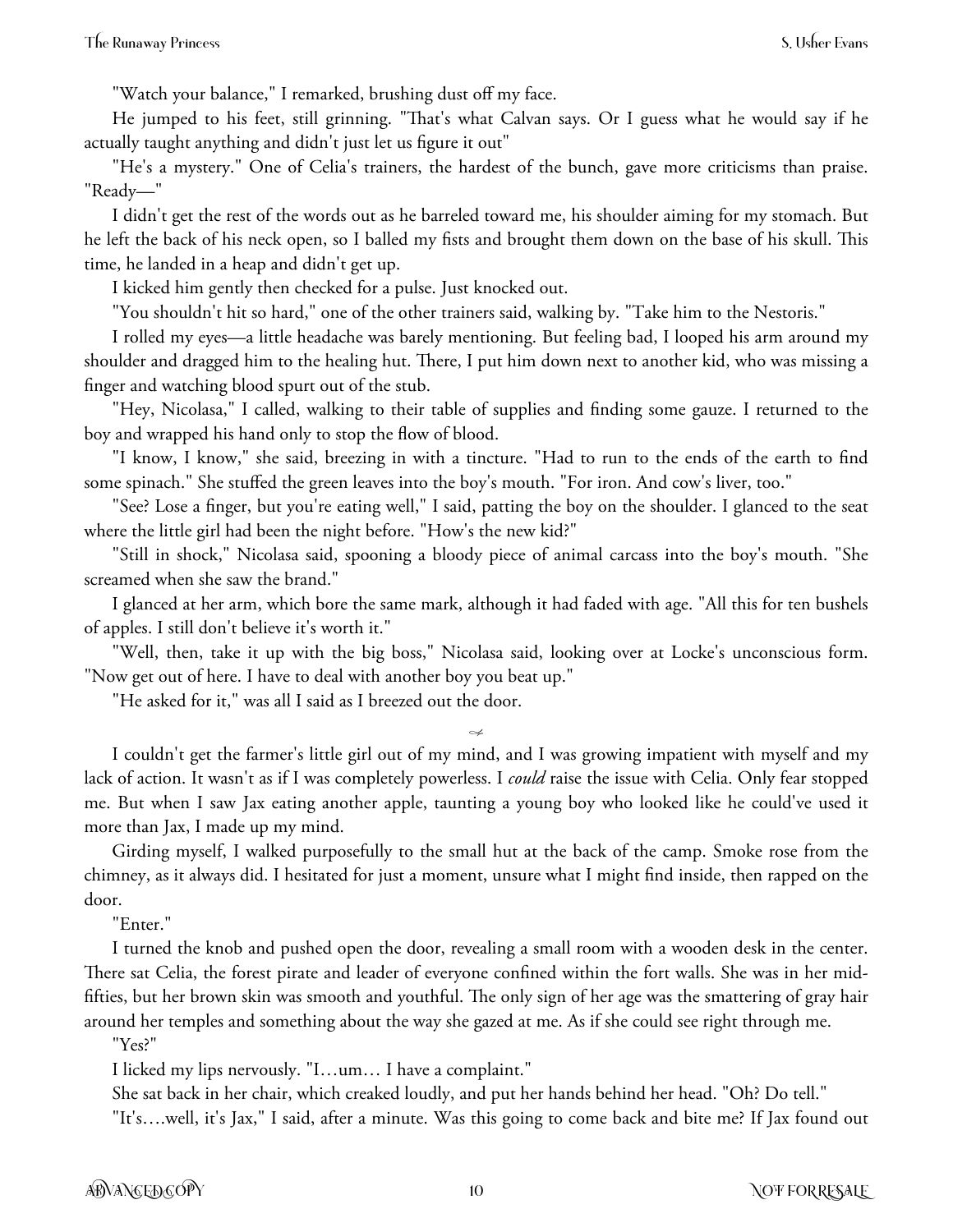I'd spoken to Celia about him, would he make my life a living hell?

"You're angry with him for not sharing the spoils of last night's raid?" she asked, quirking one black eyebrow.

"No, that's not it at all," I said, waving my hand. Then I steeled myself. "There was no reason he should've brought that girl into the camp last night. Her father was a poor farmer, and they barely had anything in their cart to begin with. Ransoming her to get a few bushels of apples seems grossly unfair."

Celia was quiet for a moment then released her hands from behind her head. "Did you enjoy the stew last night?"

"I didn't eat dinner last night." And my stomach was starting to rumble.

"The night before, then. Or any meal you've eaten since you arrived?"

"Yes, of course, and I thank you for your generosity," I said, bowing a little out of habit.

"The vegetables in your stew, the beef in the broth. All of it comes from the people who owe us. The children are well-kept here, and in some cases, better off than back in their farmlands. We give them food, shelter, and a trade, and in return, their families—"

"Provide us food, I understand." I still didn't like it. "But why can't we just… I don't know, not steal from poor people?"

"We take equally from the rich and poor," Celia said, but there was a note of something unusual in her voice. "But perhaps Jax's judgment hasn't been the best lately. I don't need another girl in my laundry, after all, especially one who's never washed a shirt in her life."

"Can we let her go, then?" I asked.

"Of course not. Then everyone will want to be let go," Celia said, a smile curling onto her face. "I was actually thinking of something much different. Perhaps it's time I let *you* lead a mission."

"W-what?" I blinked. "Me? Why?"

"You're one of the most talented young ones in the camp," Celia said. "Crossbow, sword, knives—you can use them all with ease. But what I haven't seen yet from you is strategy."

"Ma'am?" I furrowed my brow. "What kind of strategy?"

"The kind a princess from the kingdom of Forcadel would possess."

Her eyes glinted, and my blood ran cold. *Tis* was why I hadn't wanted to speak with her. She was a woman who leveraged secrets and ransomed truths. And my truth was her most prized possession.

Two years ago, when I was just thirteen, my father informed me that I was to be married to a prince from the kingdom of Kulka. It would seal some treaty—I didn't remember the specifics. All I remembered was the sheer terror of knowing my own parent was willing to whore me off before I'd even had my monthly bleeding.

So, I ran. Straight into the arms of Celia, who'd shuffled me into the queue of child soldiers as if there was nothing special about me. I made sure to keep my nose clean, learning what I could about using a weapon, not in a fencing ring, but in a fight. Knowing that if I didn't win, I would die.

Up until this point, neither of us had spoken about my origins—mostly because I'd done my best to avoid speaking with Celia at all. I feared she might dangle me in front of the king for some exorbitant amount of gold, and I would be right back where I started. That's why she hadn't branded me yet.

"I don't have any strategy," I said, after a long pause.

"You have a sharp mind, Larissa," she said. "Better than most in the camp. That, my dear, is what I'm interested in right now." She rose from the desk and pulled a small letter from the pile. "I've gotten word that there will be a royal carriage making the trek from Kulka to Forcadel. My sources tell me the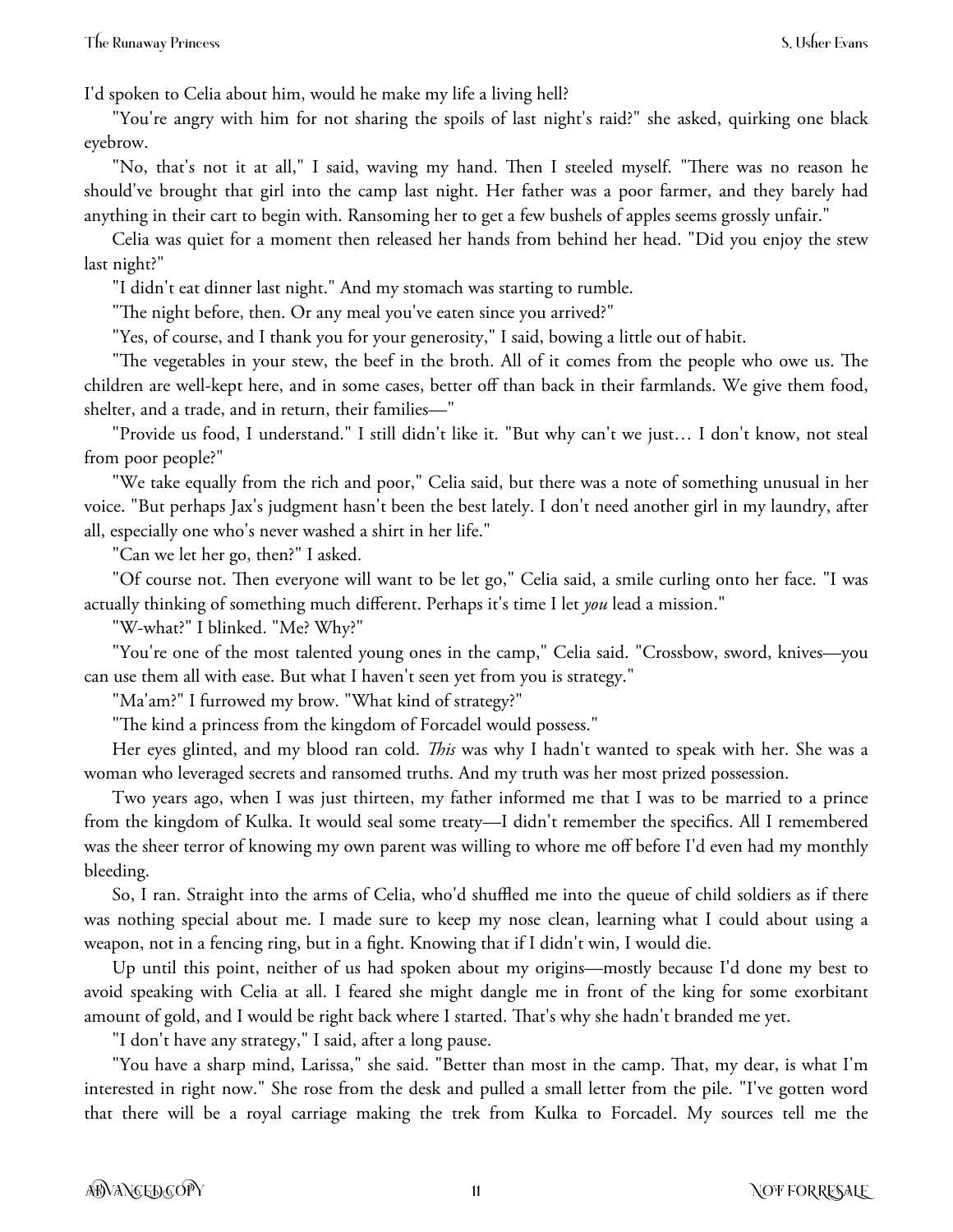Forcadelian king's guards will be carrying some exquisite jewels that will be used to fashion a crown for the new princess."

"Princess?" Did I have a sister I didn't know about?

"Ah, I suppose you haven't heard." She grinned, and I hated that she knew what I was thinking. "The marriage between Prince August and Lady Katarine of Niemen is happening in a few weeks."

I nodded, feeling nothing for my brother.

"The king of Niemen wanted a specific jewel only found on the western side of his country, on the other side of the mountains. So it's faster for them to bring the jewels to the city of Neveri on the coast and then continue down the river to Forcadel." She pointed to the weathered map on her desk. "But since that storm continues to rage here, they'll have to take a detour into the forest if they want to make good time."

"And you want me to lead this mission?" I asked quietly. "Alone?"

"I will send Jax to oversee." It was all I could do not to groan. "With the explicit instructions that he's to monitor *only*. Unless, of course, you get yourself killed, or make a stupid decision, like leaving this camp in favor of Forcadel."

At that, I snorted. "Believe me, there's nothing for me there except a marriage I want no part of."

"It's not returning to your privileged life that concerns me," she said, straightening. "It's that little look in your eye every time we bring back a bounty. You don't like this work, and I'm not sure you ever will. I can't trust that you won't make a wrong decision for the right reasons."

I thought about that little girl then shook my head. "King Maurice has enough jewels. Tis is the kind of mission I can get behind."

"Very well." She reached into her drawer and pulled out a scrap of black fabric. "Since the royal guard will be there, I don't want you to be recognized. So you'll wear this."

I unwrapped the fabric, revealing a mask with two eyeholes. "A mask?"

"It might give you a little air of mystery," she said, sitting back down. "You can take three others with you. I will expect you back by midnight."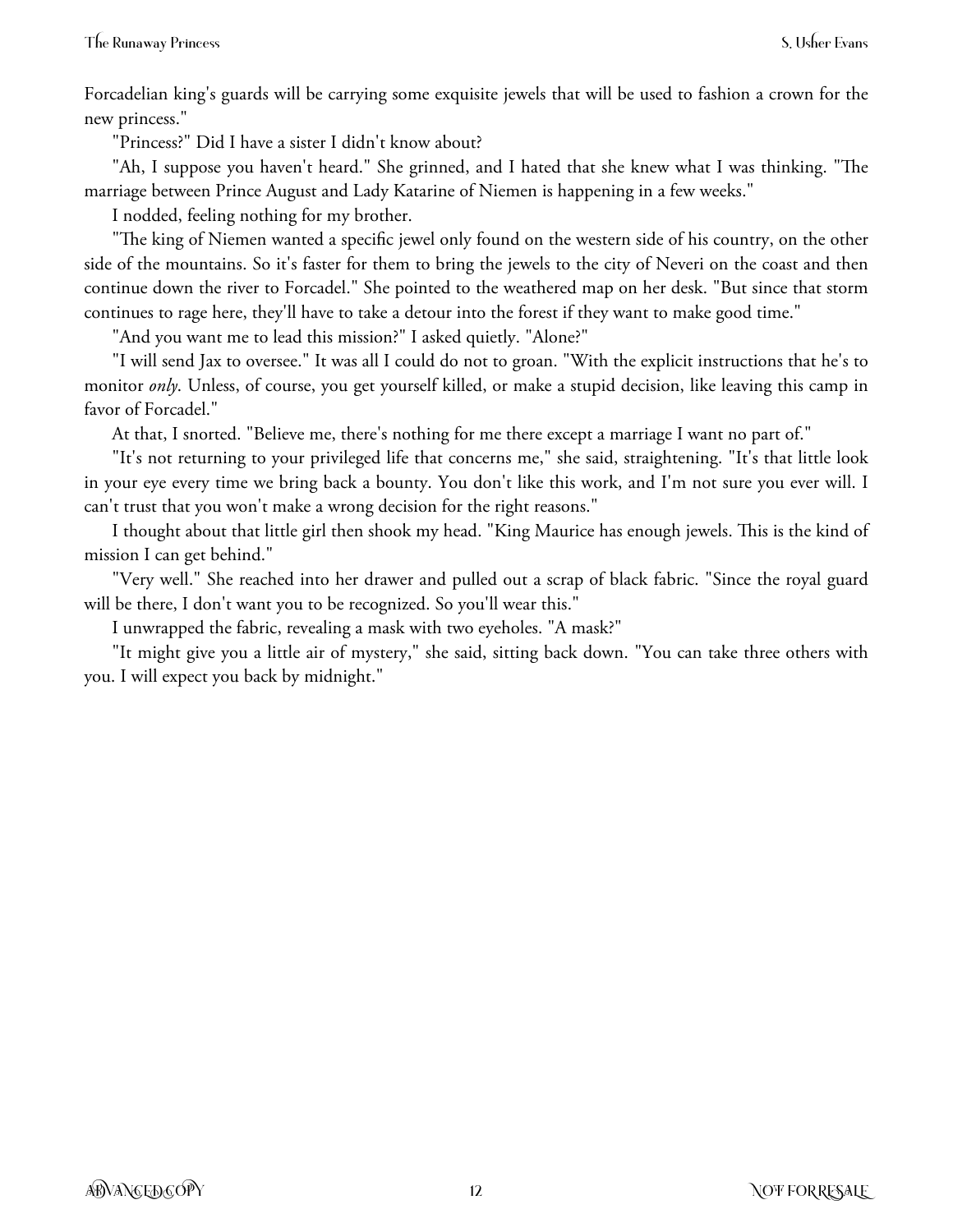## Chapter Three

Perhaps this was how it was with Celia. She'd tell me what she wanted done, and I was supposed to just…figure it out. I returned to the Nestori healing house, as it wasn't just medicines they kept there. Happily, Locke was awake, but his smile was twinged with a painful wince.

"Knew I shouldn't have gotten into it with you," he said, beaming up at me from the chair. "My head is killing me."

"Sorry," I said, my cheeks warming considerably. Then, as I had nothing further to say to him, I continued into the back of the house, where the Nestoris made their magic. The room was filled with a pungent odor of herbs and spices, making my eyes water and my throat scratch, but I soldiered on until I found Callum kneeling over a bowl and mixing yellow powder.

"Yes?" he asked.

"Celia's sending me out on a mission," I said. "I thought I could use some of that sleeping powder."

"Knockout powder," he corrected, straightening. "And Celia's letting you out alone, hm? Big day."

"It's a royal caravan, too," I said. "Hence why I want the knockout powder. There'll probably be more than a few soldiers, and the more I can take down before we hit the ground, the better."

He nodded and walked over to a shelf with several boxes. "Each pouch is good for one man. Two if you can aim it right. Someone my size will sleep for fifteen minutes, your size perhaps an hour." He deposited three bags in my hand. "That's all I can spare."

"Should be plenty." I thumbed the bags in my hand. "Any…advice?"

"The royal guard won't hesitate to kill you," he said. "So don't hesitate to kill them."

With my knockout powder in hand, I left Callum and ran smack into Locke once more. "Where are you going?" he asked.

 $\rightarrow$ 

"Out on a mission," I said.

He removed the cloth. "Can I go?"

"I…" Sure, I could decide who to take with me, but would Locke really be a good option? He was injured, but he was also loyal to me. Even if he didn't have a crush, I could count on him not to muck things up intentionally. "You can come scout for me. But only if Nicolasa—"

"He can go," she called from the back. "The Mother knows Celia sends out worse into battle."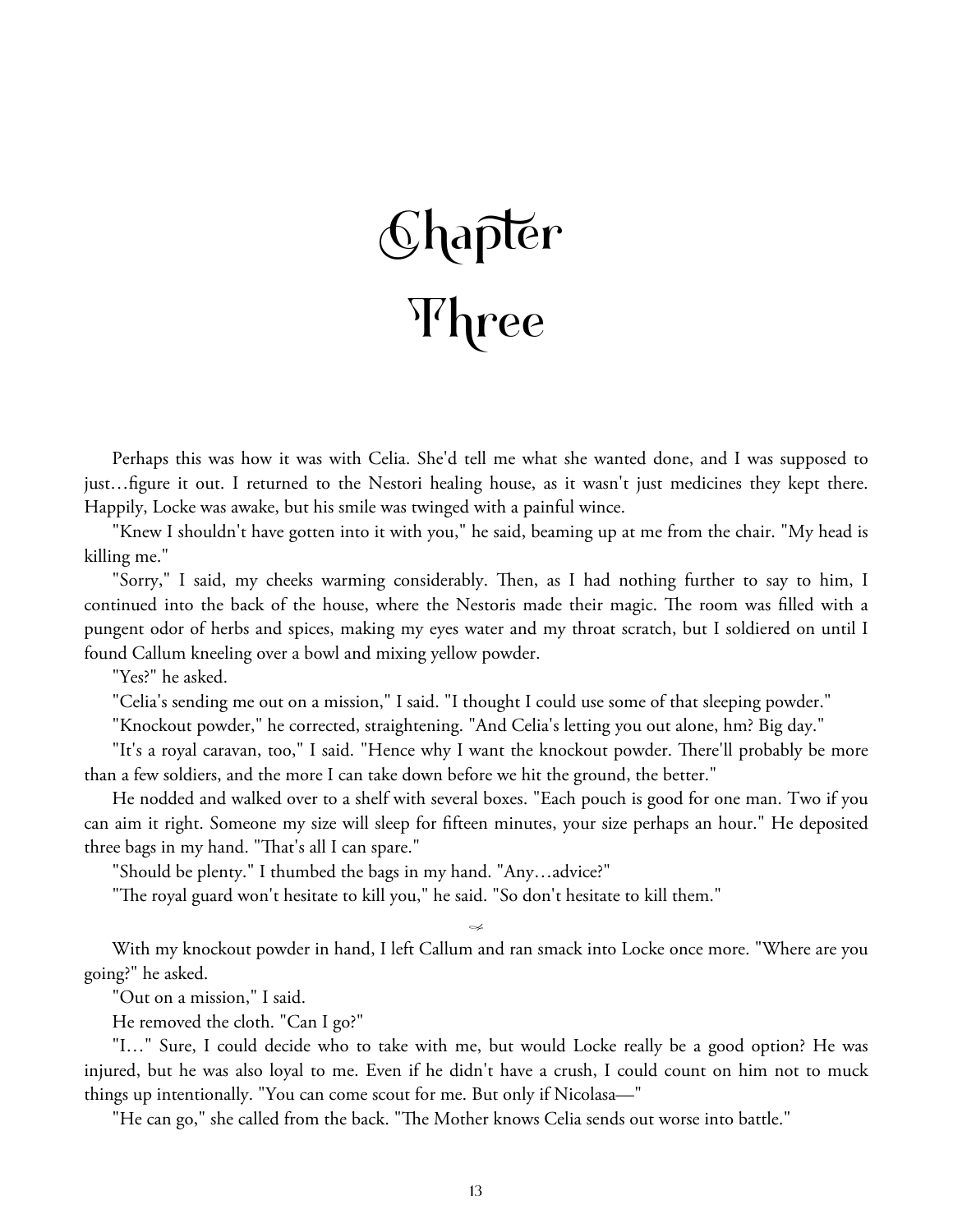"Scouting only," I said, hoping I sounded firmer than I felt. "Meet me at the gates in one hour."

With my scout identified, I headed to the weapons arsenal to find what I needed. A sword, definitely, but something to get this knockout powder to the guards before they even knew we were there. The less my people were on the ground, the better.

I plucked a crossbow from the rack and mounted an arrow. With a single move, I pointed it at the wall and shot, smiling when the tip landed square in the wall. I gathered several more arrows and stuck them in a quiver, attaching the crossbow to my belt on the opposite side to the sword.

Next, I ventured to the training ring to look for the people I'd be taking with me. Locke counted as one, but I needed two others. Preferably big, tough others who wouldn't think twice about tussling with royal guards. I looked out on the rings, not at the kids fighting, but the trainers. They sometimes went on missions, and this might be a big enough mission to take them out.

"Are you done yet?" Jax asked, walking up to me. "I don't have all day to babysit you."

"Looking for my crew," I replied, then, knowing it might be wise to get on his good side tonight, I asked, "Any suggestions on who to take?"

He cast me a disgusted look, then sniffed loudly. "Braintree and Percel."

I'd been on a few missions with them, and didn't like their style. Too much like Jax's. "Anybody else?"

"You asked for my opinion, and I gave it to you," he said, spitting on the ground. "And if you don't quit dawdling, the royal caravan will pass us before we even get into position."

For tonight, I'd take his advice, because time was of the essence and I didn't have all night to be asking for help. But in the future, I'd make my own decisions. "Fine. Let's go."

 $\rightarrow$ 

Night had fallen some time ago, but there was a large moon overhead, illuminating the forest floor and the road that lay beneath the trees. In the distance, thunder rumbled, proving the Nestori weather predictions accurate. Our other scouts in the forest ahead indicated no one had passed through before us, so all we had to do was wait.

I glanced at the other tree, where Locke was watching. He caught my gaze and something in my heart fluttered. Perhaps it wouldn't be so bad to have companionship at the camp.

A whistle broke my attention and I turned in its direction. Jax pointed at his eyes then back at the ground, presumably telling me to get back to the mission at hand.

I rolled my eyes; it wasn't as if there was much to see. I could daydream a little.

But my daydreaming was cut short when another whistle echoed from our scouts to the south. My pulse quickened as I moved into place, tying the back of knockout powder to an arrow and pointing it at the road. Jax and the others rustled in the trees, reminding me that if I didn't take out the guards, they would.

In the distance, a light shone, and as it drew closer, I could make out the sight of a carriage. It bore the Lonsdale crest, the coat of arms of my family, which meant this carriage was sent by the king himself. For a brief moment, I wondered if August was inside, but then I shook my head. Celia was testing my loyalty tonight, and I didn't want anything to mess it up.

Locke whistled the code to signal there were ten guards, and my heart sank a little. I only had three bags; even if I was extra careful with them and took out two per bag, we'd still have to fight off four guards.

But this was the path I'd chosen, and there was no turning back now.

When the carriage bumped over a rock, I released the first arrow, landing it squarely between the two guards, male and female, sitting atop the bench holding the reins. They looked down at the bag spilling out between them then their eyes drooped and they slid off the top of the carriage.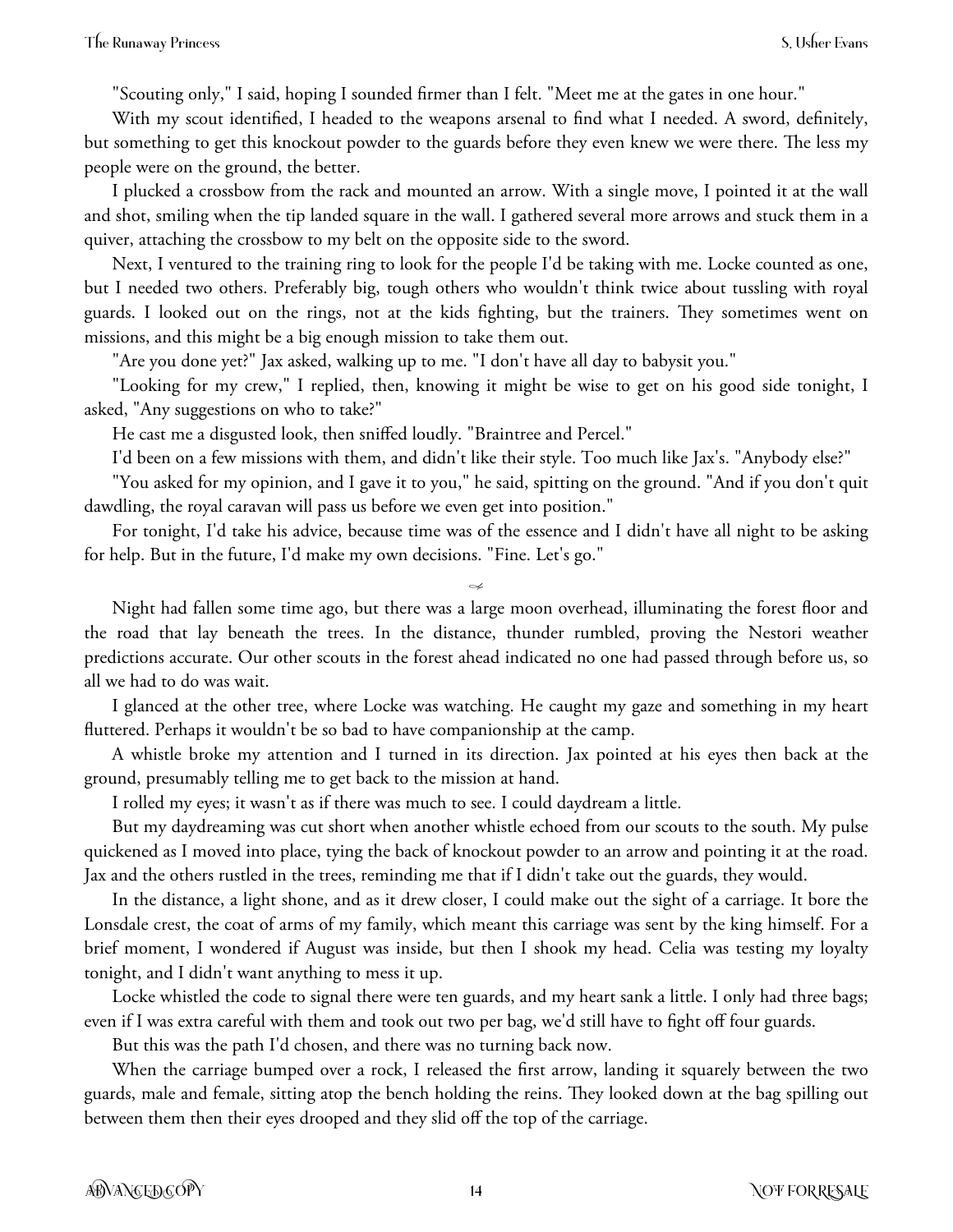"Hold!" cried a male guard to the side, who reached for the horses before they continued. "What's this?"

Two guards came running from behind the carriage to check on their compatriots, and I couldn't get a clear shot to hit them both, so I aimed for the one holding the horse's reins. Maybe the horses would get scared and run off then we'd just take our prize without bloodying anyone.

The third man went down, but the horses remained in place.

Jax whistled at me, clearly thinking it was time for him to make an appearance. But there were still seven guards left, and only four of us. Not good enough.

I aimed the last arrow at the carriage and searched for an opportunity, my pulse quickening as sweat broke out on my forehead. I was running out of time, and if we returned empty-handed…

Another furious whistle, and Jax and his men were getting into place to jump down. If I didn't take control, they would, so I stashed the extra bag of knockout powder in my back pocket and jumped from the tree with the crossbow in hand.

"*Tief!*" cried one of the guards, a woman with short-cropped hair. "Get the carriage out of here!"

After attaching the crossbow to my belt, I pulled my sword and sliced it through the leather ropes holding the horses to the carriage. The horses, already spooked, took off running into the dark night, and I was faced with the female guard, baring her teeth at me.

She pulled her sword, and we danced, clashing steel to steel. She was well-trained, but not in the art of survival. Jax and his two friends jumped from the tree to take the other guards, and Locke remained above, as instructed, to keep an eye out.

"You're nothing but *scum*," the woman seethed as our swords met again. "Can't even show your face."

I'd nearly forgotten about the mask, but I let it turn into a shield. "You're not lucky enough to see my face. You'll be lucky to make it out of this forest alive."

Metal against metal, we were evenly matched, but I needed to get rid of her quickly. So as with Locke earlier that day, I found her weakness. She was too aggressive, leaving her back defenseless, so with a swift blow to the back of the skull, she was out as he'd been.

"That looks painful," Locke said from above.

"She'll recover," I replied with a grin.

"Quit flirting and *help us*!" Jax snarled. He had two guards twice his size bearing down on him. I searched for the other two and my heart stopped. Braintree was on the ground, his eyes open and blood pooling at his neck. He was dead.

"*Larissa*!" Jax cried as another guard came for him.

I shook myself out of my reverie and sprang into action, attaching the bag of knockout powder, but fumbling with the arrow.

"*Mother damn it, just kill him!*"

No, I wouldn't do it. I cast the crossbow aside and ran toward them, sword ready. The two of us beat them back, and I looked away as Jax rammed his sword through a guard's shoulder. There were four of them left. Two had Percel occupied, Jax ran for another, and the fourth…

The fourth was aiming his bow and arrow at a defenseless Locke in the tree. In one move, I tumbled over the ground, picked up my crossbow, aimed, and fired directly into the man's chest.

The world slowed as the man stared at the bloody arrow then turned to look at me as he fell forward. He landed with a sickening thud that echoed between my heartbeats, and I waited for him to get up.

Somewhere in the back of my mind, there was yelling, but all I could see was the man who I'd killed. He was about twenty-five, with brown hair and lifeless brown eyes. Could've been quite handsome. Did he have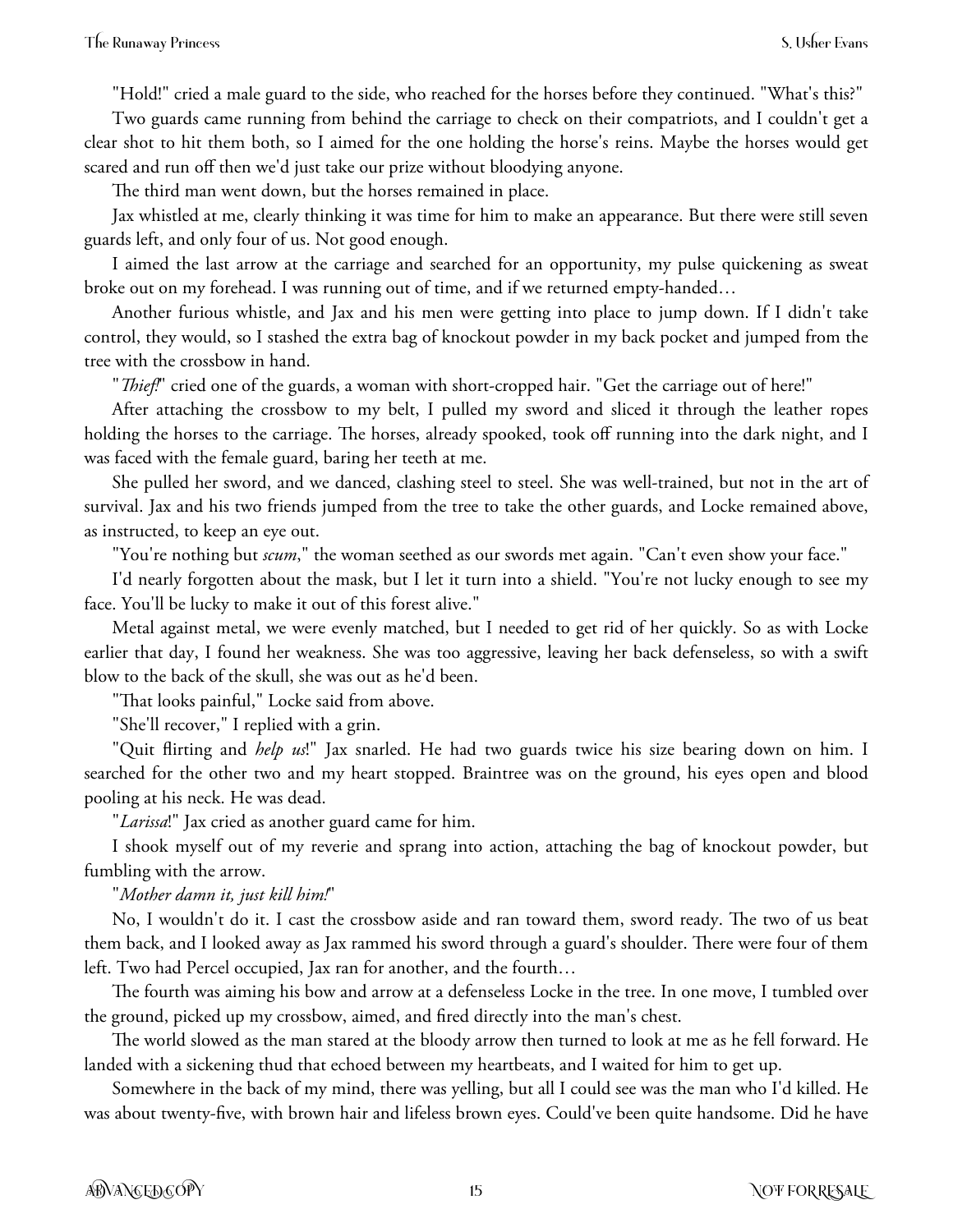a family? A mother who loved him? A mother who would now—

A disembodied hand yanked me to my feet, and I looked into the green eyes of Locke. He was mouthing something, but I had no idea what he was saying. But my legs began to move—to run into the darkness, guided by Locke's hand on my shirt.

After a few minutes, the world sped up, and I stopped short, bending over and retching onto the forest floor.

"Oh, we don't have time for this shit," Jax said, his cheek bleeding. "Those guards will be after us any second now. And maybe even bring backup."

I wiped my mouth, unable to speak.

"We'll get you back to the camp," Locke said, helping me upright. "You did good! Celia will be proud." "I…I…"

A hand whipped across my face. "*Snap out of it, you little shit!*"

I rubbed my cheek and nodded, but I didn't snap out of it. I would never snap out of what I'd done. There was no turning back for me, or the man I'd just murdered.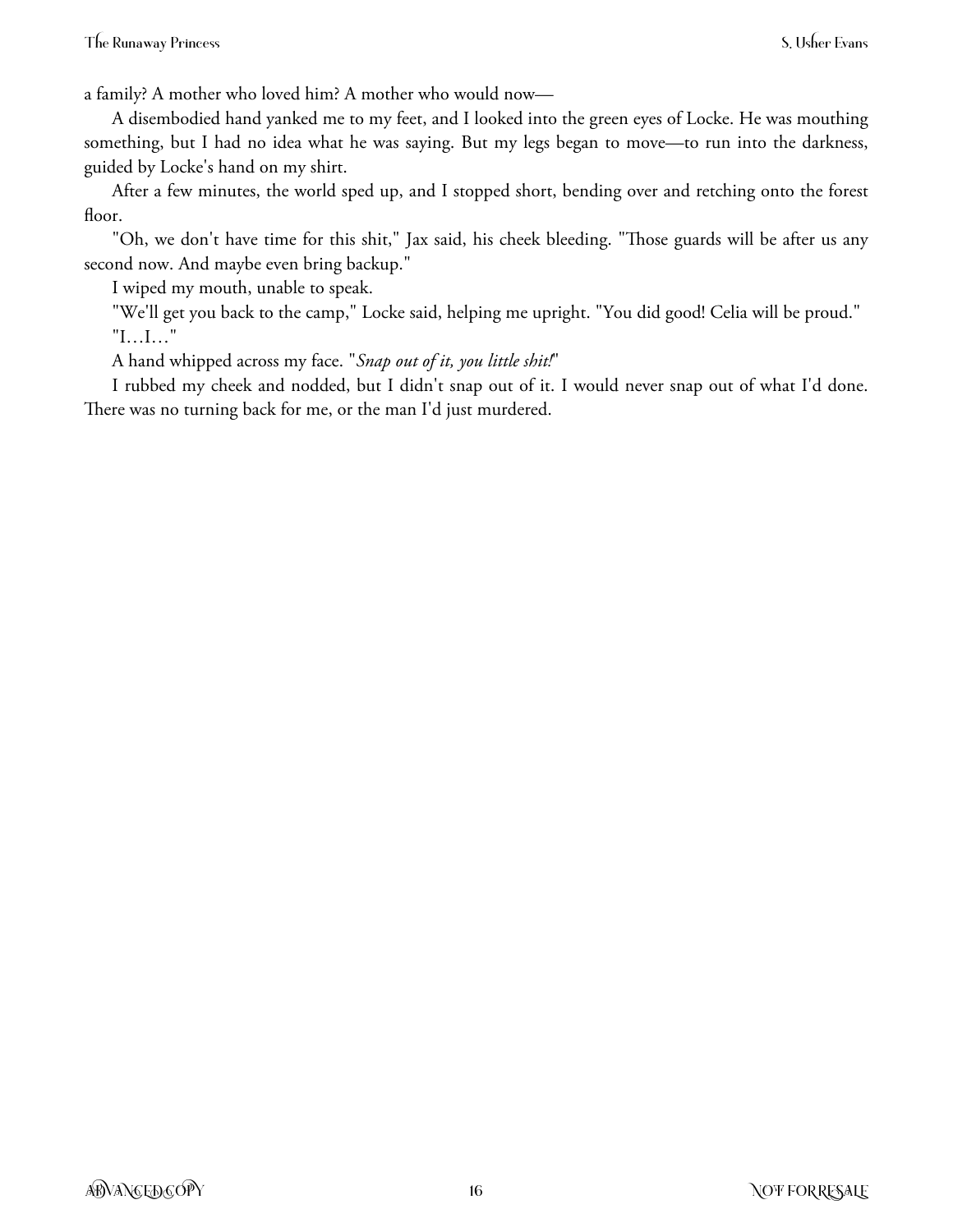## Chapter Four

Even though it was my mission, I let Jax deliver the jewels to Celia and take all the credit. Perhaps she'd never let me leave the camp again. It would be a blessing.

Locke tried to talk to me, but the sight of him made me ill. How could he be so cavalier about death? How could he smile at me with those bright white teeth when I had blood on my hands? I sat on a bench outside Celia's house, staring at my palms and desperately wanting to wash them.

The door opened, and Celia walked out with Jax. "Larissa, come inside."

I didn't want to, but I pushed myself to stand and join her inside the house. She offered me a chair on the other side of her desk then handed me a glass filled with amber liquid.

"Drink," she ordered.

"Is this a calming draught?" I asked, my voice rough.

"Sure. Some call it whiskey though." She sat on her desk and poured herself a glass. "It gets easier."

"I don't want it to," I whispered.

"Those men would've killed Locke had you not interfered," she said, looking at the liquid in her glass. "We already lost Braintree. I'm glad we didn't lose anyone else."

I shuddered and forced myself to drink what was in the glass. It burned as it went down and made my already uncomfortable stomach protest violently.

"You should sip that," Celia said. "It's strong."

I nodded and held the glass between my hands.

"Jax told me what happened tonight. Said you were a pathetic little wimp."

I shook my head. Apt description.

"But I've known Jax long enough to read between the lines," she said with a throaty chuckle. "You impressed him, and he's threatened by that. Tell me how it went down."

The words came out of my mouth, but I barely heard them. It was like my brain had shut down to protect itself. When I came to the part where I'd shot the man, my voice cracked and I drank more.

"You did good," Celia said. "I can't expect a kid to be perfect on her first try. But you have the makings of an incredible thief. Perhaps even, one day, taking my spot here at this desk." She paused and sat back.

I couldn't believe what I was hearing. "You want me to take over for you? Why?"

"I like you, Larissa," Celia said. "I like how you work, I like how you think, and I get a good feeling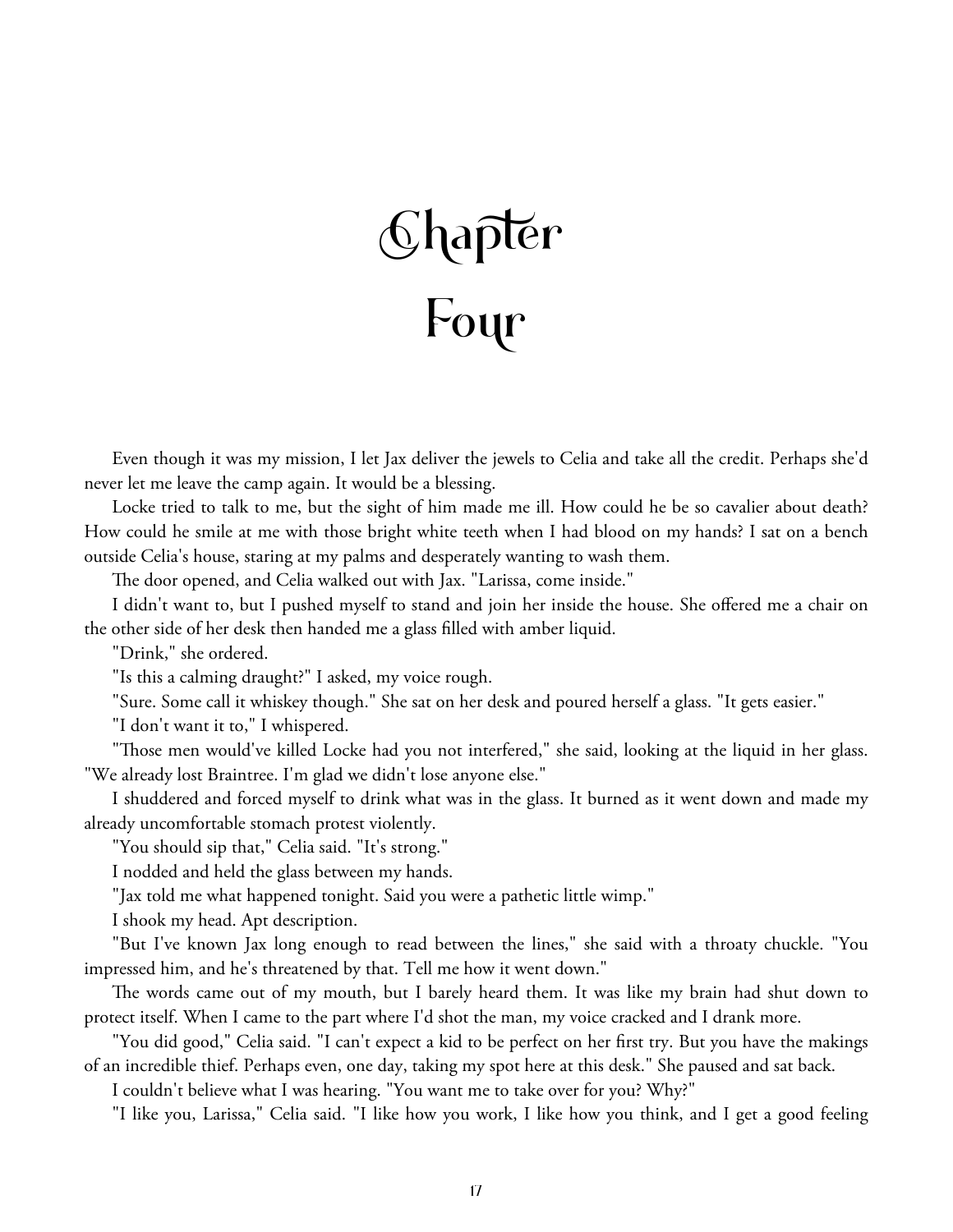about you. There's potential there. But we'll have to stamp out some of your more...*empathetic* qualities. I can't have my protégé throwing up every time she has to make a difficult decision."

Now I was her protégé? Since when? "Maybe you were right about me, maybe I'm not cut out for this work," I said slowly. "I don't know if I want to be your successor. I don't even know if I want to keep doing this. I killed a man today, Celia. I took someone's life."

"You're just in shock," she said, gently.

"I'm not in shock," I snapped, louder than I probably should have. "Tis, what I'm feeling right now, I should be feeling this. Normal human beings who don't kidnap children from their parents and force them into slavery should feel this way."

Celia sat back, observing me over the tips of her fingers. "Then you're free to go."

"W-what?"

"You have no brand, no markings that signify you as mine," she said, evenly. "If you're not willing to do the work, I don't want you in my camp. Perhaps you can run back to your father, and he'll marry you off to some old duke who'll bed you until he croaks. Does that sound like a better life?"

"There has to be something in-between," I said, heart thumping.

"You said yourself you don't want to do the work," she said, standing. "If you aren't going to pull your weight, you can leave and try your luck in the big, bad world out there."

I swallowed, my hands trembling around the glass of whiskey. I didn't want to leave, but I didn't want to stay, either.

She gently took the glass out of my hands. "Or you can trust that I know what's best for you. You're in shock. You just need a little rest and then you'll have a clearer mind."

I chanced a look at her, finding none of the hardness that had been there before. She almost looked *too* motherly. It made something uneasy in my stomach.

"We'll talk more in the morning," she said. "Go get some sleep."

 $\rightarrow$ Later that night, I lay in bed with eyes wide open, caught between the disgust of what I'd done and the terror of knowing if I didn't do it again, I'd lose everything I had. My thoughts jumped back and forth, somewhere between sleep and waking as I pictured myself standing at Celia's side, ordering the execution of Locke and the farmer's daughter, and laughing about it with her over a glass of whiskey.

Waking with a start, I stared into the darkness, the dream reverberating through my body. I didn't want to be the kind of person to whom killing came easy, nor someone who condoned the kidnapping of children. If I stayed in this camp, I was in danger of succumbing to acceptance through exposure.

I sat up, the thought of leaving lodging in my brain. It usually floated in and out, and the stark reminder that I had nothing to my name kept me in place.

But, I remembered, I didn't have exactly *nothing.* Rolling out of bed, I pushed the mattress off the base, revealing the slats beneath. One of them held a large, dark knot in the wood, and it was there I retrieved a blue gem on a golden chain. It was the one thing I still kept from my former life, as it had belonged to my mother.

Numbly, I slid the necklace over my neck and stared at the orb that rested against my chest. It wouldn't set me up for long, but it would buy a few weeks's worth of food. And when it ran out, what would I do?

Tis was madness. No one left Celia's camp, and anyone who tried was dragged back and flogged within an inch of their life. The people in the surrounding villages were terrified of Celia, so any children caught with the brand were given up without a fight.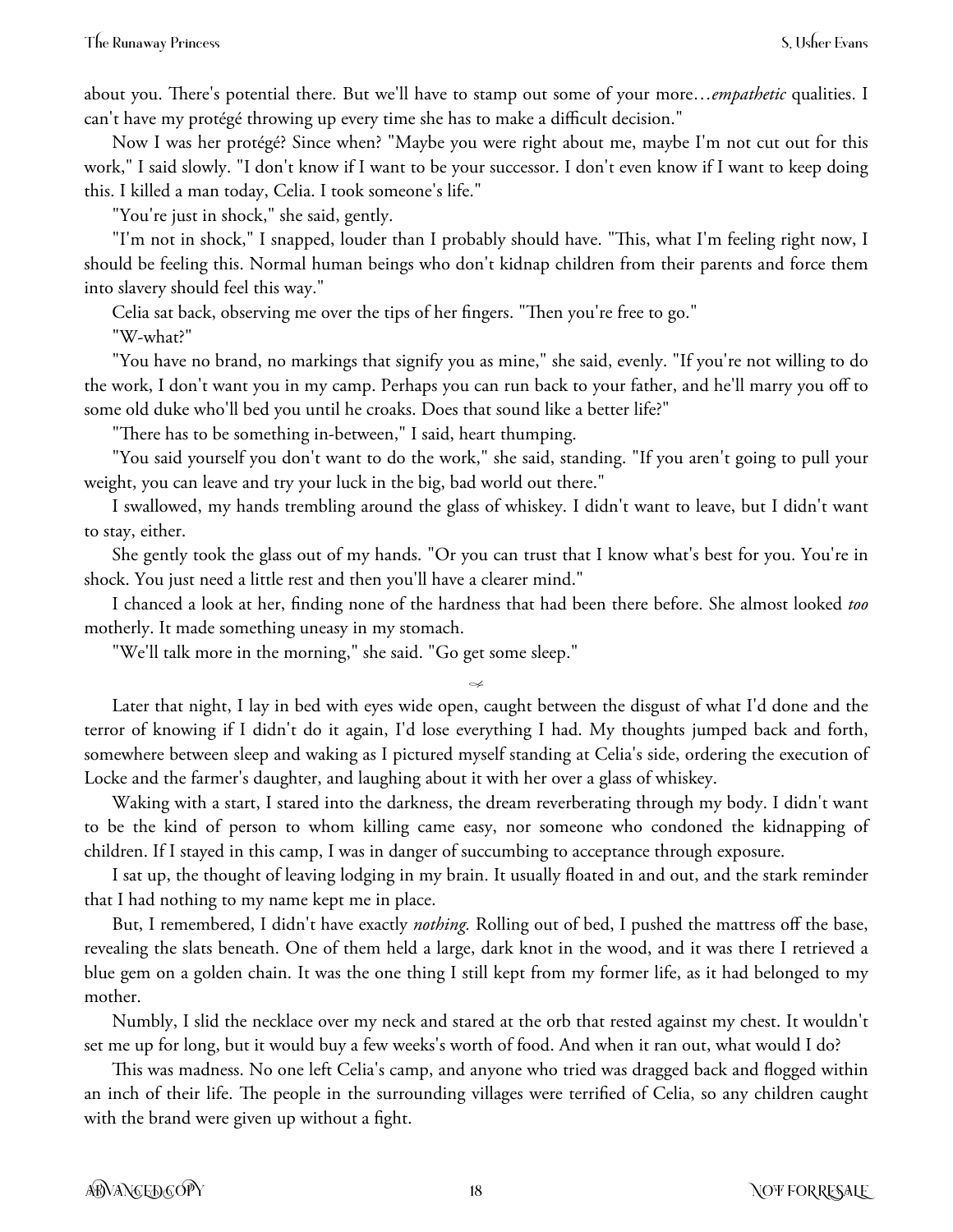And yet…I stared at my arm, reflecting in the nearby torchlight. If I could get out of the camp, I could slip into obscurity.

"This is madness," I repeated, this time aloud. But it seemed more inconceivable to stay, to continue a path I wanted no part of. I wouldn't survive carrying this guilt around for much longer.

My breath caught in my throat as a rather elegant solution wafted through my mind. I didn't need to survive very long—just long enough to find that guard's family. I would come clean, tell them what I'd done and then…then I would turn myself in. If I was lucky, they'd throw me in jail before anyone got a good look at my face.

A tear fell down my cheek as I made my decision. I took a step out of the sleeping house then another and then another. Treading lightly on the balls of my feet, silencing my movements and keeping to the shadows as I crept closer to the front gates. They were still open, but I counted five guards. Celia had said I was free to go, but I didn't want her to realize I left for awhile.

I knelt, resting my fingertips on the ground as I watched them patrol. They kept a pretty tight watch, except every so often, there would be a moment where the ground guards were facing the one side and the other guards were facing the other. But it was so haphazard, I couldn't time it. I would just have to make a break for it and hope for the best.

The guards turned, and I took off, barreling through the main gates as quickly and quietly as I could. I dove into the underbrush of the forest, rolling until I came to a complete stop. I crouched, watching the sentries and not believing my luck that I'd—

A whistle cut through the night. An alarm. The sentries in the trees; how could I be so dumb?

The sentries turned, pointing their arrows at the blackness. I dashed into the darkness just as one barely missed my feet. More whistles pinpointing my location joined the call of the guards to assemble and search. There was only thing left to do: hope I was faster than they were.

The forest was black, but the storm in the distance grew closer. Lightning split the sky, illuminating the forest floor for a moment before the darkness returned. A shadow fell from the tree as the lightning flashed across the sky, but it had been enough. I grabbed the disembodied hand, flipping the attacker over my back and kicking them in the side before continuing to run. Another shadow, another flash of lightning, this time followed by an arrow that sliced the skin of my arm, but luckily missed.

Rain fell from the sky, at first a drizzle then a deluge. The sound muffled the whistles, but I didn't trust that the sentries weren't following me. Once I got out of the forest and onto the open plain, I'd be safe. When another flash of light split the sky, freedom appeared maybe fifty feet beyond.

"Larissa!"

I stopped, turning at the sound of Locke's voice. A crack of lightning illuminated his wet face, and a boom of thunder followed. His blond hair stuck to his forehead, and in the darkness, his blue eyes almost glowed.

"What are you doing?" he asked.

"I can't stay," I said, backing up a little.

"You had a shock tonight, I get it. But you can't leave. Celia will—"

"I don't care what Celia does to me," I said, taking another step backward. "I can't stay there anymore."

"And I can't let you leave." He actually looked pained to be saying it.

"You can walk back into the camp and tell everyone you never saw me," I said, as the rain began to soak my clothes.

"You know I can't do that," he said, pointing to the trees. "Come back, and maybe she'll be lenient.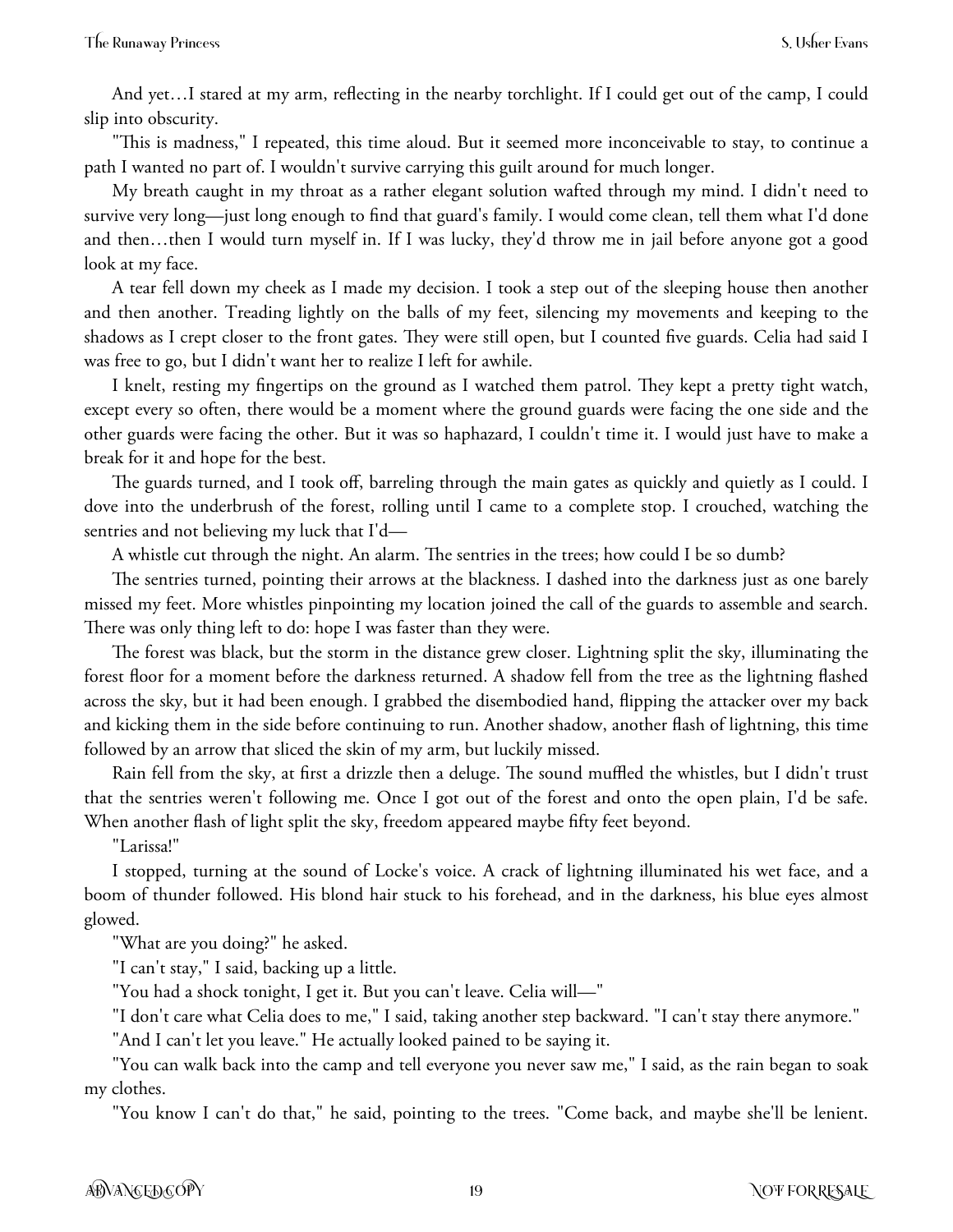You'll only have to get lashed—"

I shook my head. "I can't live this life anymore. I can't kill people and shake it off. And…to be honest, I don't ever want to become the kind of person who can do that." I licked my lips, tasting the cool rain on my skin. "And I don't want to hurt you either. But I will if you don't let me go."

"Celia will hurt me more."

He barreled toward me, and his body connected with mine, sending us both to the muddy forest floor. He circled my wrists with his hands, pinning them into the wet ground as his knees pressed into my thighs. But this was merely to let him think he had the upper hand.

I slid my legs wide, causing his knees to slip, then wrapped my thighs around his hips and rolled him over. With him on the ground, looking up at me, I caught a glimpse of his wide-eyed, fearful expression just before I reared back and knocked him out.

A whistle echoed in the night, and I jumped to my feet, sliding in the muck as I struggled to get moving. The whistles grew louder, but the plain was coming closer. Just twenty feet, maybe, until freedom.

Ten. Was there an army of men behind me?

Five. Nearly there.

I burst out into the plain, the unfettered rain pelting my face and soaking all the way into my bones. I didn't care though. Out here, I was free from Celia's sentries and her guards. And as long as I kept running, they would never catch me.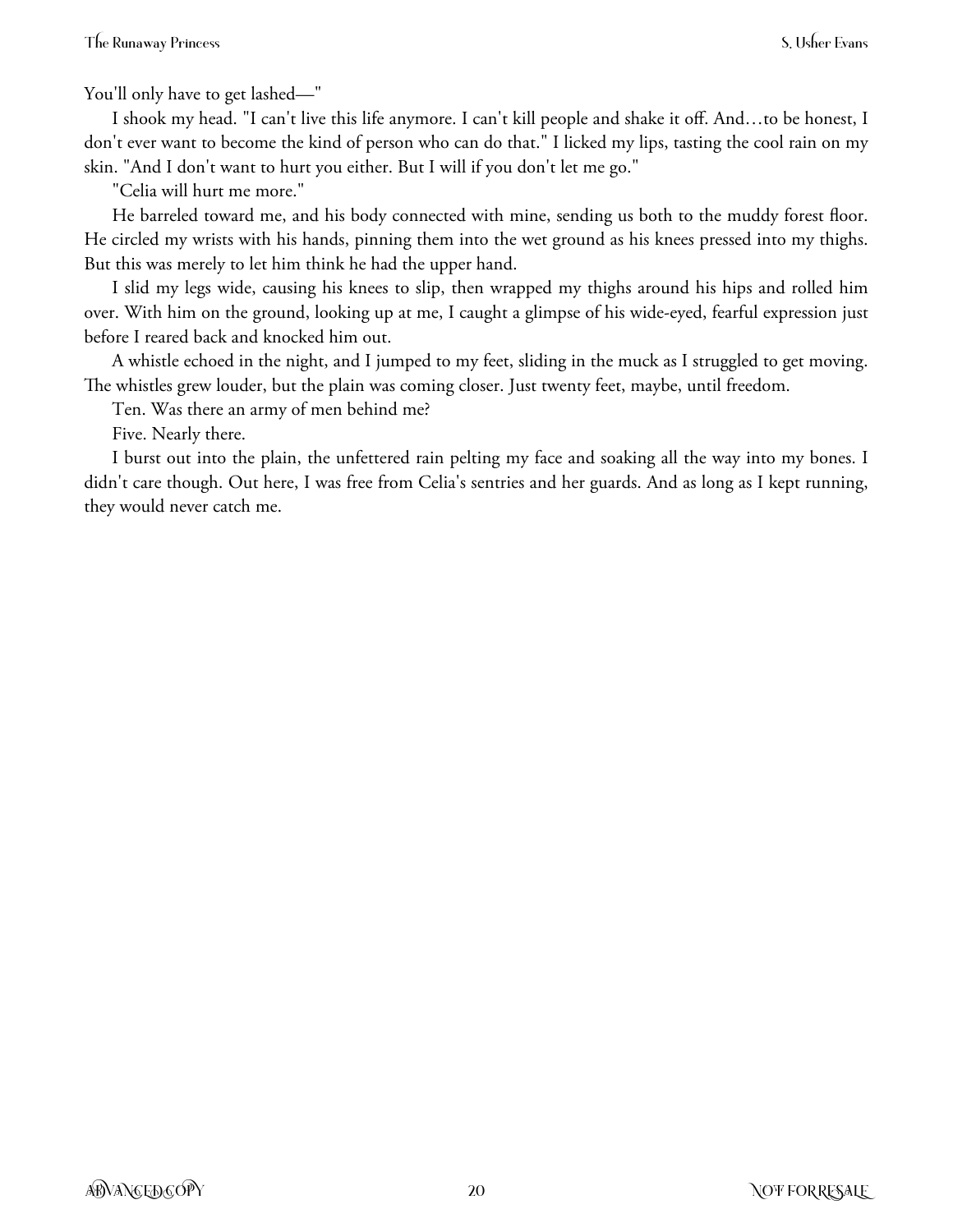## Chapter Five

I ran for what felt like hours, until my legs cramped and I slowed to a walk. Any minute, I expected the horses, the arrows in my back. Every step was torture, wondering if it was going to be my last. But I kept moving, because what else was there to do?

In the distance, there was a small pinprick of light. For all I knew, it could've been the front gate lights from Celia's camp, and I'd just walked in a large circle. But no, there were two lights at the gate. And this was a single, orange light.

I put one foot in front of the other, my boots sometimes sinking into the muddy ground, but the orange light in the distance became my beacon. If I could just make it there, I would be all right.

My teeth chattered as my shirt stuck to my body, so I broke out into a run again to stay warm. As I drew closer, I could make out the shape of a house, the light coming from a small window at the top. Although I should've been more apprehensive, I wasn't as I hopped the fence and ran up to the door, banging on the wood with all my might.

*Bang bang bang*. "*Anybody home*?" I called.

A few moments passed before there was creaking on the floorboard. The door cracked open revealing one old, brown eye. "Who's there?"

"H-help," I cried, my brain racing to come up with anything but the truth. "I…my family was attacked by thieves. Please! They'll kill me if they find me."

The woman opened the door fully. "How old are you, girl?"

"F-fifteen," I stammered, more from cold than playacting. "P-please, I just need shelter until the morning."

"Show me your arm."

I forced myself to look confused. "What?"

"Your arm. Want to make sure you aren't one of her escapees. Had one of them once then they took all my chickens. Never again."

I hesitated for a moment. I didn't have a brand, but I was definitely one of hers. Would they hurt this woman because of me? Could I havethat on my conscience?

"Well, girl?" the woman barked.

Freezing rain and fear forced me to roll up my sleeves, even as guilt raged at me. She was an old woman,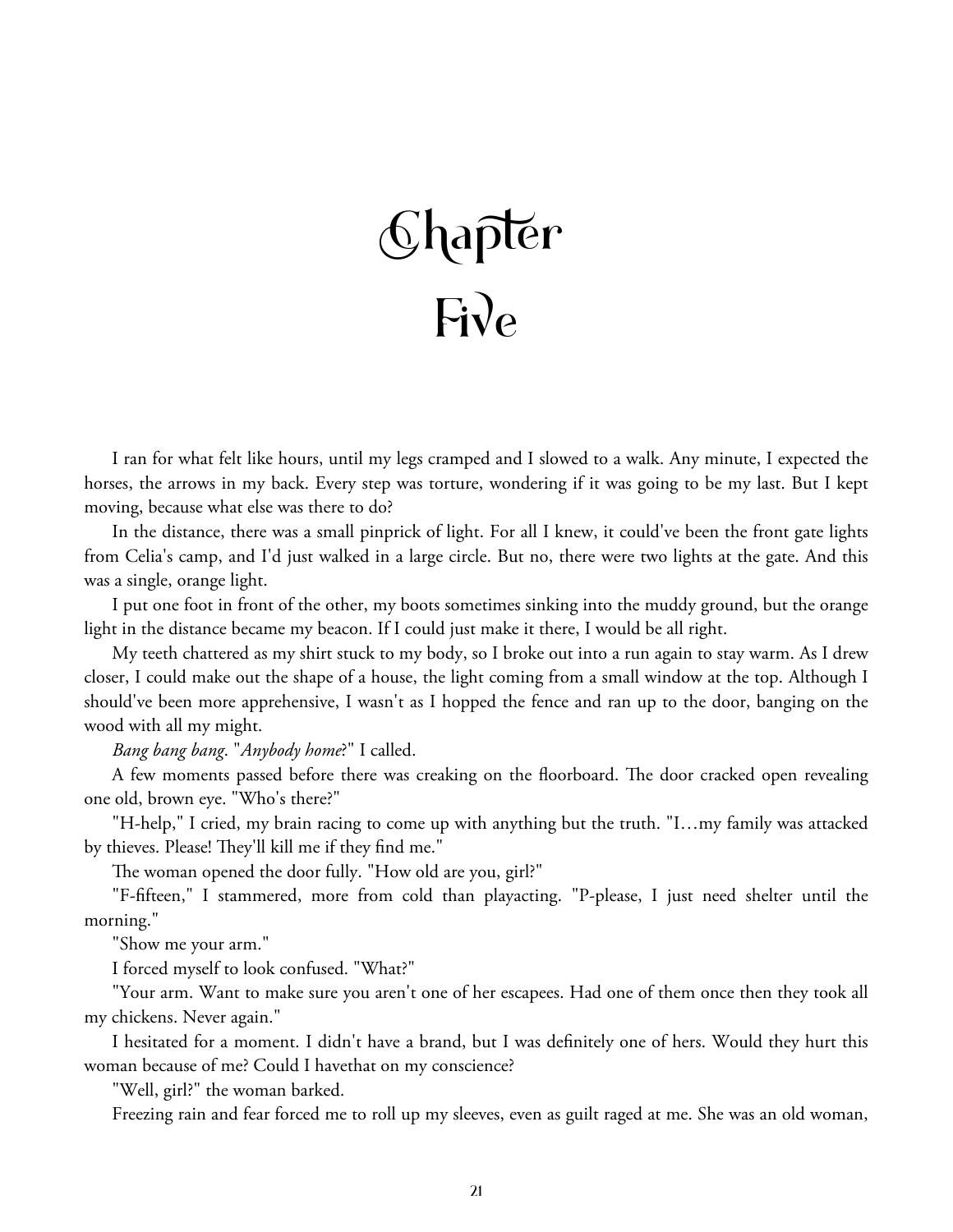and I was a valuable person. If Celia came for me, would this women be caught in the crossfire?

My bare arm seemed to placate the woman, and she opened the door fully. "Come on in. Go to the fire so you don't drip on my floors."

I did my best to keep my soaking clothes and hair from messing the dark wooden floors, but it was difficult. I stood in front of the roaring fire, warming my pale, wrinkled hands. The desperation faded slowly, especially after the woman offered me a bowl of stew from a cast iron pot on the stove.

She introduced herself as Orane, but didn't say more than that. Once I'd finished eating, she produced a white dressing gown and ordered me to place my wet clothes on the grate in front of the fire. But with a full belly and warm hands, guilt took over.

"What is it, girl?" she barked. "You're getting my floors wet."

"I can't…" I said, looking down at the gown. "I can't stay. I'm sorry. I lied. I'm one of Celia's."

The woman eyed me for a long time then shook her head. "I figured as much. Don't take much to whittle the truth out of 'em." She smirked. "You broke a lot faster than most of them do."

I shook my head, not understanding.

"I get kids in here a couple times a year," she said, settling into her chair by the fire. "Sometimes Celia's men come to take 'em back, sometimes they don't. With this storm, I doubt we'll see them tonight, in any case."

I swallowed. "Are you going to get in trouble with her?"

"Bah, she knows better than to mess with me. I have someone looking out for me." The woman pointed to the crest hanging above her fire. It was three ovals interconnected—the symbol of the Mother. Some of the kids in the camp had been religious, but I'd never believed any of it.

"The Mother won't protect you from Celia," I whispered.

"Oh, lost your faith in that camp, did you?" she asked with a wry smile. "You wouldn't be the first."

My lip began to tremble, and I stared at the nightgown. I couldn't stomach another person getting hurt because of me.

"If you're worried about repayment," she said, casting me a look. "I'm running low on firewood. I'm too old to chop the wood anymore and you look like a strapping young girl."

The stew threatened to come back up, and I swallowed hard, ready to tell this woman to open the door and let me out into the storm again. A crack of thunder made me jump, and the woman just shook her head.

"Whatever you've done," she whispered. "Whatever you think you're guilty of, the Mother will forgive you."

"I doubt that," I croaked with a dry laugh.

"How about this," Orane said, leaning onto her knees, "you go upstairs and sleep. If you wake up in the bed in the morning, and Celia ain't here to take you back, you'll listen to what I have to say, hm?"

I might've argued more, but exhaustion was creeping in at the edges of my vision. So I changed out of my sopping wet clothes and climbed up to the loft, falling asleep to my own heartbeat, the crackle of the fireplace, and the pounding rain outside.

 $\rightarrow$ I slept fitfully, dreaming of Celia arriving with an army of fire-breathing horses from the forest and forcing me to shoot arrows at everyone in the camp. When dawn broke outside the small porthole window of the house, I dressed in the spare clothes and crept out of the loft. The crest hanging above the fireplace burned into the back of my mind, reminding me of the large chapel in Forcadel where I'd had to attend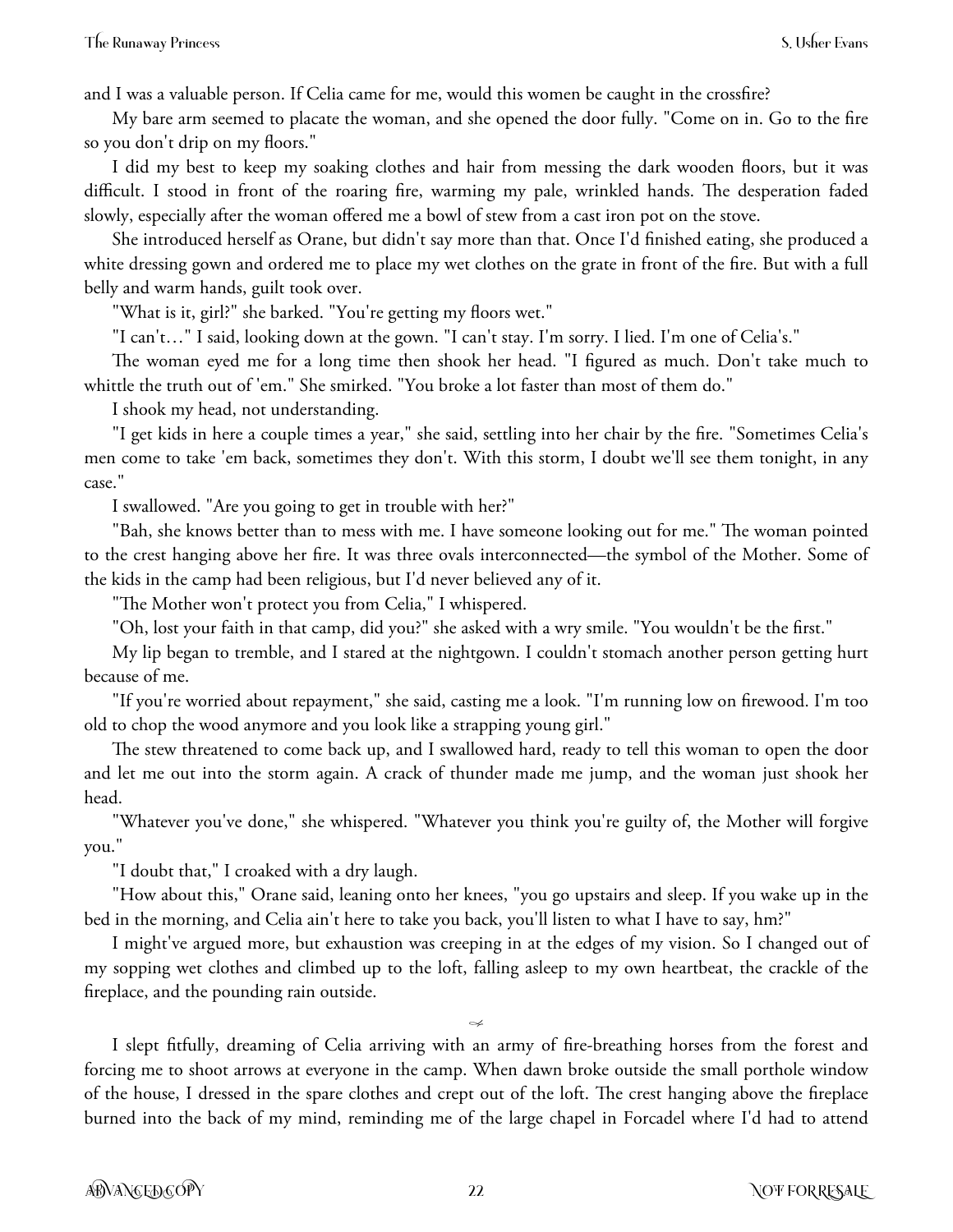services as a girl.

Needing to fulfill my end of the bargain, I went outside into the dewy morning, found the weathered axe, and got to work on the logs.

It was monotonous work, but it helped keep the foreboding thoughts at bay. Every few minutes, I'd cast a wary look at the forest in the distance. I'd traveled farther than I'd thought the night before, but not far enough.

"Well, you're still here," Orane said, walking outside with a mug of steaming coffee. "Sounds like I was right."

"Just because Celia hasn't caught up to me yet doesn't mean she won't," I replied as the axe came down in the center of the wood and got stuck.

"So why'd you run?"

The axe nearly fell out of my hand, and I found my tongue stuck to the roof of my mouth. "I did something horrible. And I want to make amends for it." I adjusted the axe in my hand. "I'm headed to Forcadel."

"That's a far ways from here," she said, leaning on the fence post. "How are you planning to get there?"

"I don't…quite know," I said, putting the axe down. "What direction is it?"

She leaned on the fence post. "A week on foot, I'd wager. With your skinny legs."

My heart sank into my chest. How was I going to make it a week on my own without food, water, or shelter? Would my necklace buy me passage? Perhaps Celia was right. If I turned back now I might…

The royal guard's face flashed in my mind. No, I wouldn't turn back. I'd figure it out, just like I had the night before.

"And how will you make amends for this horrible thing you've done?" Orane asked, sipping on her coffee with a knowing smile on her face.

I swallowed as I looked down at my hands, red from the axe. "I'll tell his family that it was me. Ten I'll turn myself in and stand trial for…for murder."

"Murder, hm?" She took another sip. "Cold blood?"

I looked up at her, incredulous. I'd confessed I'd killed a man and she acted like I'd told her the sky was blue.

"You seem fairly set in your plan," Orane said.

"I am," I replied, a little hotly. "It's what I deserve."

"Mm." She leaned on the fence, which creaked under her weight. "You know, the Mother's keen on forgiveness, especially for those who truly want absolution. I can tell your heart is good, if a little naïve."

Perhaps she was senile, because there was no way my heart could be described as *good*.

"Tell you what," she said, reaching into her pocket. She tossed me something shiny—a gold coin. "If you walk due south for about three hours, you'll find the river city of Qririth. There you can use this coin to buy yourself passage to Forcadel."

I stared at the coin, amazed that she had it—and even more so that she was giving it to me. "I can't take your money."

"I'm not arguing with you," she said, giving me a stern look. "And before you go to Captain Mark to turn yourself in, I want you to visit Mother Fishen in the church."

My mouth fell open. Fishen had been the priest when I was a girl. I couldn't believe she was still there. "Why would I go see her? I've already confessed to you what I've done."

"Just promise me you'll see her first." She offered a kind smile. "They may not allow you to seek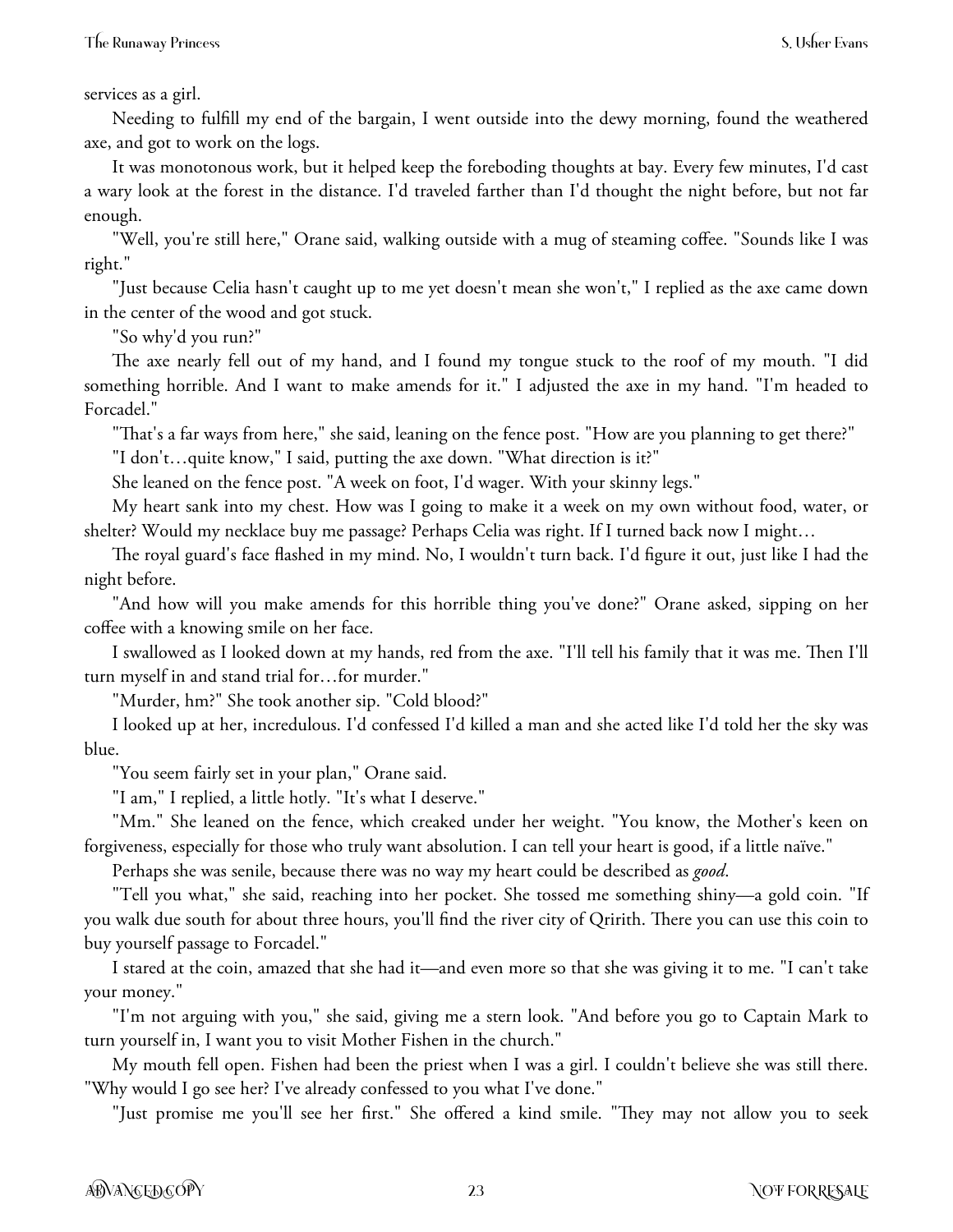forgiveness before they send you to the gallows. So you might as well get your soul right before you lose it."

I opened my mouth to argue, but the thought of the gallows sent a tremor of fear down my spine. "I promise," I whispered.

"You know, there are many kinds of justice," she said. "There's always redemption in service to others. Remember that."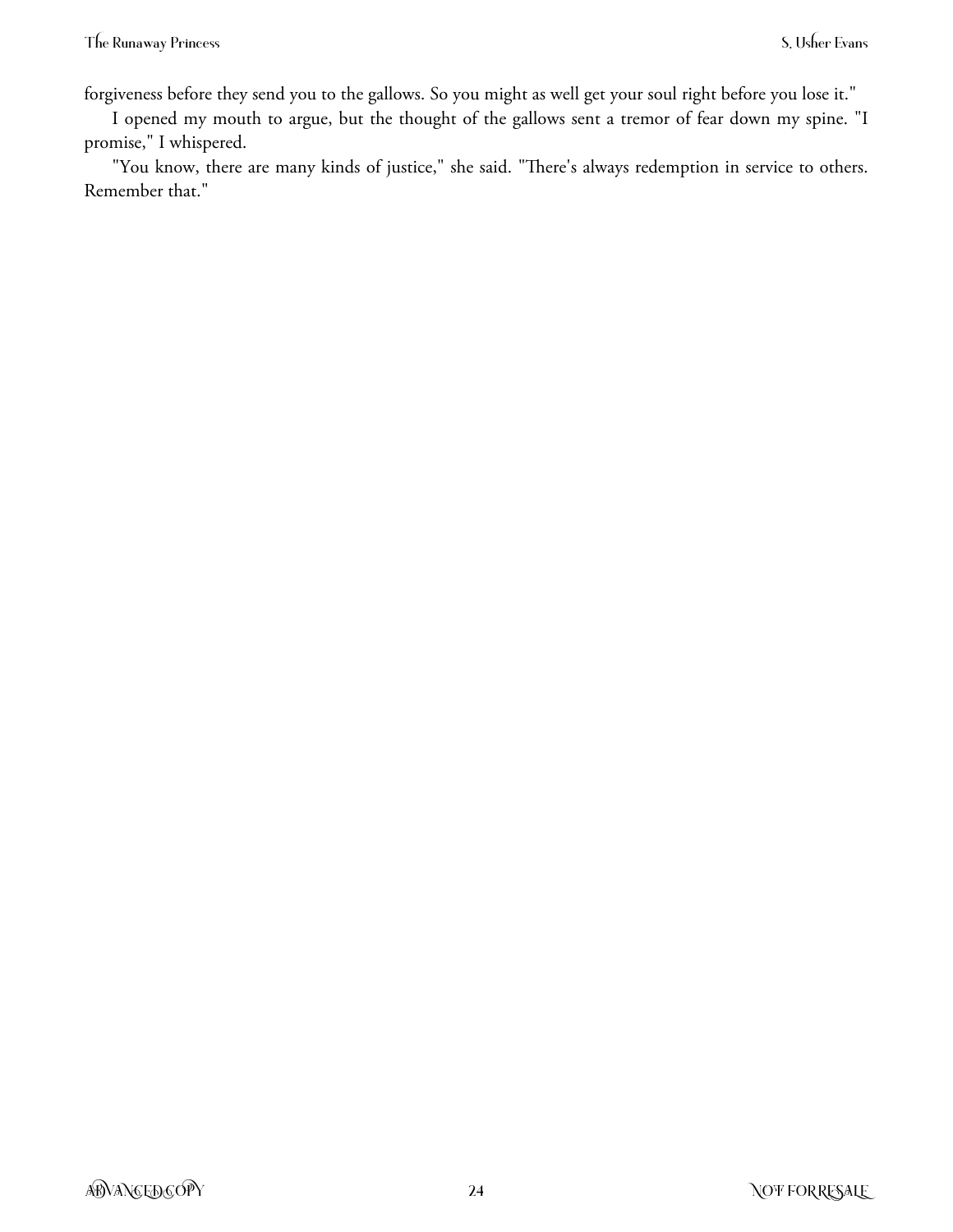# Chapter Six

I left Orane's house and walked in the direction she'd told me. The sun was hot, and without water or shade, I grew a little delirious. But my guilt kept me moving until, like a mirage in the distance, the city of Qirith appeared, along with the Vanhoja river that connected Forcadel to the country of Kulka.

My gold coin bought me passage easily enough, though, based on the chuckles from the river boat captain, I'd probably paid three times what it should've cost. But I didn't care. There was water on board, a place to lay my head, and the current was swift. And I still had my necklace to buy myself a few nights in Forcadel.

Three days on the river and we arrived at my hometown. It was strange to see something so familiar after so many years—every spire and flag of the castle remained unchanged since the day I'd run away from it. In Celia's camp, I used to wonder what I might feel returning to the city of my birth. Arriving now, there was nothing but numb acceptance of my fate.

It took several hours to get to an open slip in the very busy docks, but as soon as the deck ramp was lowered, I scurried off. The air was salty and moist. Even in the middle of fall, Forcadel was muggy. Men and women with weathered faces and hands moved the cargo on and off the docks, calling out to each other as they tried to avoid collisions. I sidestepped a few of them, not wanting to attract attention to myself, until I finally reached the end of the maze and my feet landed on cobblestone streets.

I craned my neck upward to take in the city rising on the hill. Flat-topped houses made of brick and stucco lined the edge of the city, and as I moved up the street, there were more shops and businesses than I'd ever thought possible. As a girl, I'd never been able to walk so freely in the city, and the sights, sounds, and smells were intoxicating.

But as I came into the main square, I was reminded of my purpose. Directly across from the castle gates was a large, white church, with a single bell tower reaching toward the sky. I hesitated as I stood in the middle of the square. Would Fishen recognize me and, if so, would she take me back to my father?

I reached into my pocket and pulled out the black, fabric mask Celia had given to me. I would look ridiculous with it on, but perhaps it might buy me a little anonymity.

The church doors were open, so once I crossed into the dark, cavernous space, I wrapped the fabric around my head and kept to the shadows of the dying daylight. The church, as with everything else in this city, was exactly as I remembered it. One large dais in the front, where Fishen gave her weekly sermons, the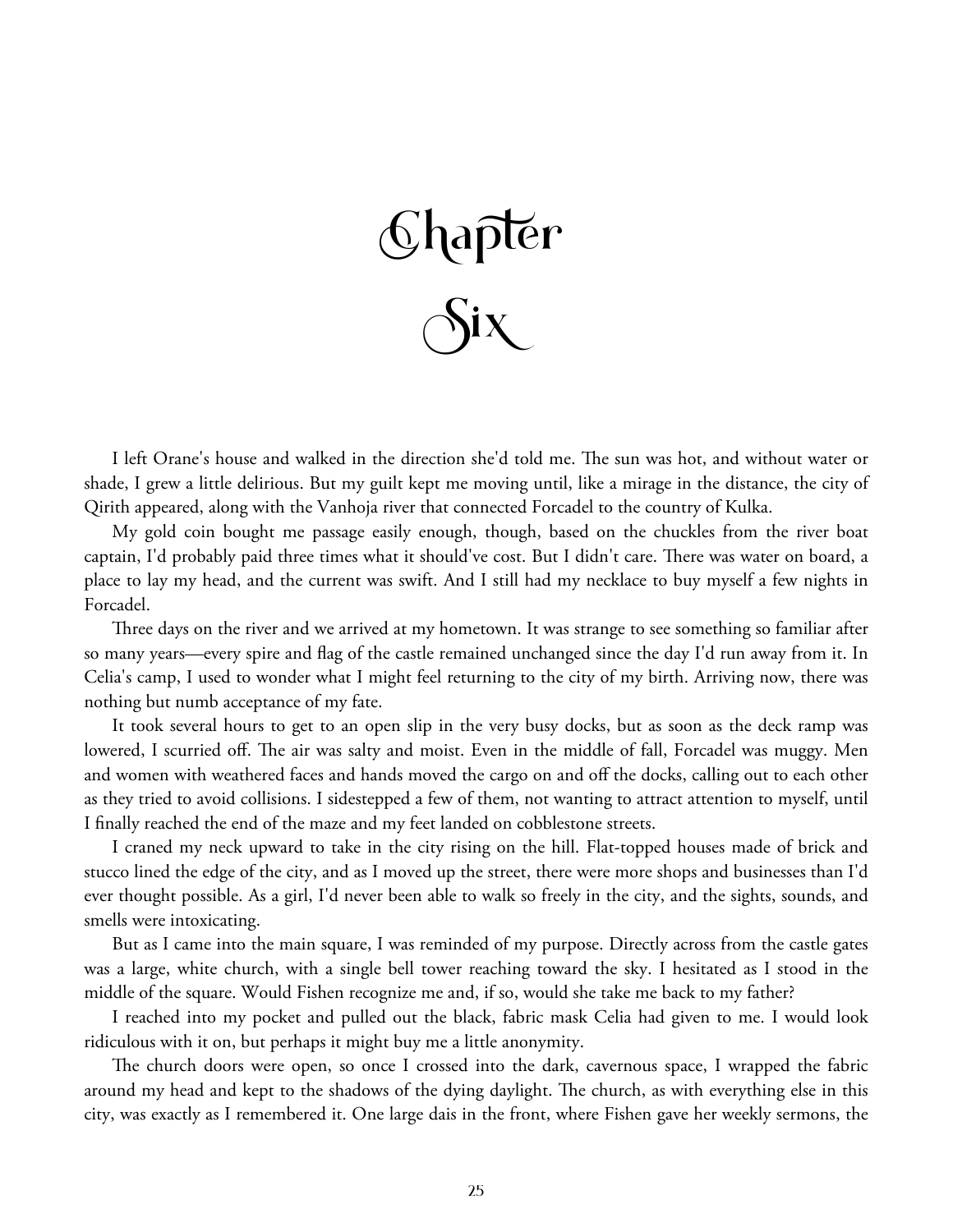ostentatious throne and golden bench where my brother and I had been forced to sit for hours on end. The confession box in the corner, where parishioners went to speak their truths. And, of course, the candles along the south wall for those who needed a prayer.

I tucked myself back into an alcove, chewing on my lip, and torn between doing what Orane had asked and just walking out the door. But if I went to the confession box, there would be no chance she'd see my face. That surely counted as speaking with her, even if she didn't know who I was.

I crouched low, hiding myself amongst the pews, until I reached the end of the row then, as quickly as I could, I darted across the space, wrenched open the door and slipped inside. The space was dark, with nothing but a small grate between myself and Fishen's side of the confession box. I exhaled as I slumped into the space, looking down at my dirty, shaking hands.

My pulse jumped when the door opened on the other side of the grate. "Is someone in here?"

"Yes," I whispered.

"Ah, well, let me get settled." The moments stretched out as cloth rustled on the other side, and my stomach sat perched at the top of my throat. "Now, my child. Tell me what's troubling you."

"I'm…" Could I really tell her what I'd done? My throat tightened as my body seemed to protest speaking such horrors in a holy space. Tears leaked down my face instead, and I cursed myself for being a coward. She would be under no obligation to report me, and yet…shame kept me quiet.

I expected Fishen to leave, or prod me to speak, as she used to when I'd been a petulant child, but she sat quietly as I choked on my words.

"I'm scared," I managed.

"Is someone hurting you?"

"No." Not yet, anyway. "It's…I've done something. And I'm scared of what the consequences will be."

"There's nothing in this life that cannot be atoned for, my child," Fishen said gently. "Those who want forgiveness can seek it from the Mother."

"It's not the Mother I need forgiveness from," I said. That would be easy.

"It's much harder to forgive ourselves, isn't it?" Fishen said with a smile in her voice. "But it's possible, with time and understanding. And most often, in the service of others."

"What does that mean?" I asked, wiping my cheek. Perhaps it was a saying in the priesthood. "I've heard that before, but I don't understand."

"To serve others is to be close to the Mother," she said. "And to be close to the Mother is to find forgiveness."

Now she was speaking in riddles. That was the Fishen I knew.

There was a rap on her door, and I heard a soft voice. "Mother Fishen, I hate to interrupt, but Lieutenant Llobrega is here. And he says it's urgent."

"Ah, well." She turned, eyeing the grate. "I apologize, my child. This will only take a moment."

Even though there was no window to the outside, I crouched lower on the wooden bench, curling into a ball so Llobrega wouldn't see me. He'd surely remember me, as he was my brother's best friend, and the kind of rule-following person who'd drag me back to the castle kicking and screaming.

"Mother Fishen," his voice wafted through the wooden door. "There's been an incident in the forest. Oleander…Lieutenant Oleander has been killed."

I loosed a shaky breath and pulled myself to the door, pushing it open ever-so-slightly. Felix stood facing the priest, his somber face downcast and serious. He wore a uniform of navy blue with white trim, and at his left breast was the Forcadelian crest, but even that seemed dull. He'd aged in the three years I'd been gone,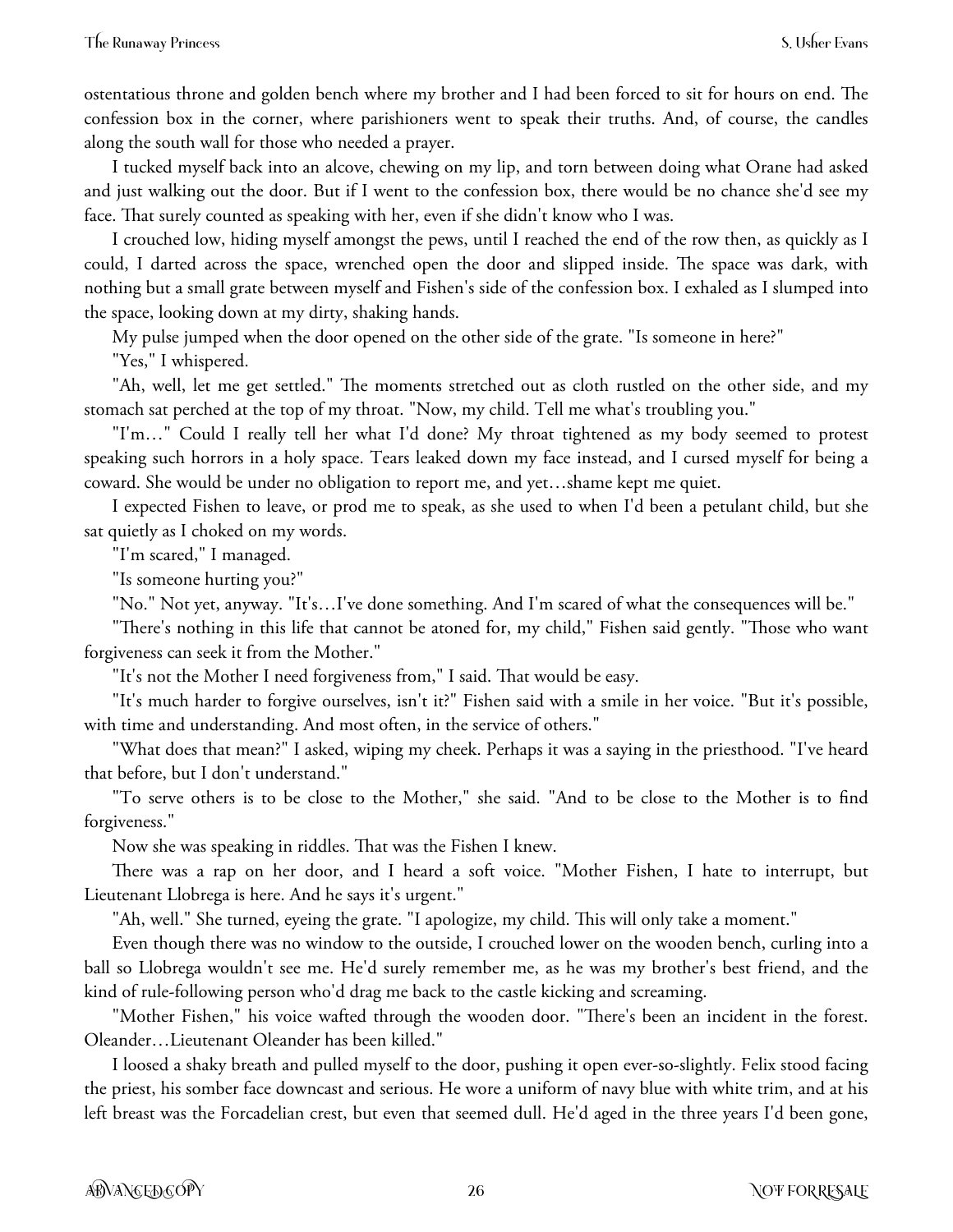looking less like a boy trying to be a man and more like an actual adult.

"How?"

"Thieves," he said, his disgusted look sending a dagger straight into my heart. "They were after the crown jewels to be used in Kat's crown. I told Captain Mark it was too dangerous, especially with the summer storms, but he insisted upon…" He breathed out slowly, his nostrils flaring. "I'm on my way to inform the family. I thought you might want to go with me."

"Of course, of course," she said. "Let me finish up in here, and I'll join you."

I silently closed the door and exhaled. If I wanted to atone and apologize, this was the perfect opportunity. I could follow Llobrega, and then have him arrest me. Perhaps he'd even be so kind as to avoid telling my father, so they wouldn't try to marry me off again.

I pressed myself against the wall so Fishen wouldn't see me through the grate and quieted my breathing.

"My child?" Fishen called. "Are you still in there?"

I closed my eyes, wondering if she could hear the loud pounding of my heart.

"Ah, must've left. Poor girl."

The door to the confession box opened, and she made idle conversation with Llobrega as they walked away. I cracked open the door again, searching for other royal guards who might be nearby. But the church was empty, save Llobrega and the mother.

Crawling out, I kept low as I made my way to the front of the church, where Llobrega was helping Fishen into a modest carriage. There was only a footman atop the carriage to manage the horse, and no other guards. And with the sun having set, and a dense fog rolling into the city, if I didn't stay right with them, I might lose them.

So, as soon as the horses pulled the carriage forward, I bounded toward it and climbed onto the back.

 $\rightarrow$ The carriage wound through the city, out of the main area of the castle and church and into a much more modest section. Here the houses were a bit smaller, more cramped. The oil lamps a bit more tarnished from the salty air and lack of funds to keep them up.

The carriage slowed to a stop, and my chest constricted. Before I lost all sanity, I slid off the back of the carriage and took refuge in the dark space between two houses. From there, I watched Felix help Fishen out of the carriage. Together, they walked up to the house.

This was what I'd wanted to witness—to know and feel the pain I'd caused these poor people. I grit my teeth and forced myself to watch.

Felix stood on the stoop for a moment, staring at his feet. Fishen whispered words of encouragement to him, and he straightened, looking much younger than he had before. As my heart thudded against my ribcage, sending tendrils of liquid ice through my body, Felix rapped on the door.

I couldn't hear the words, but I didn't need to. A woman answered the door, and her face dropped when she saw Felix and the mother. Her reaction was swift and one I wouldn't soon forget—her cry of anguish echoed on the dark street, waking the neighbors. An older couple came to help her, and I saw she was with child.

Wetness gathered at the edges of my eyes. I sank to the ground, clutching my chest as I struggled to breathe. Silent sobs bubbled from my lips as I understood the pain I'd caused, the irreparable damage I'd done to this woman, to their small family. And what was there to say to her? Sorry was something said to a broken vase, not a broken life. How naïve could I have been to think I had the right to speak?

With nothing else to do, I curled into a ball in the alley and cried.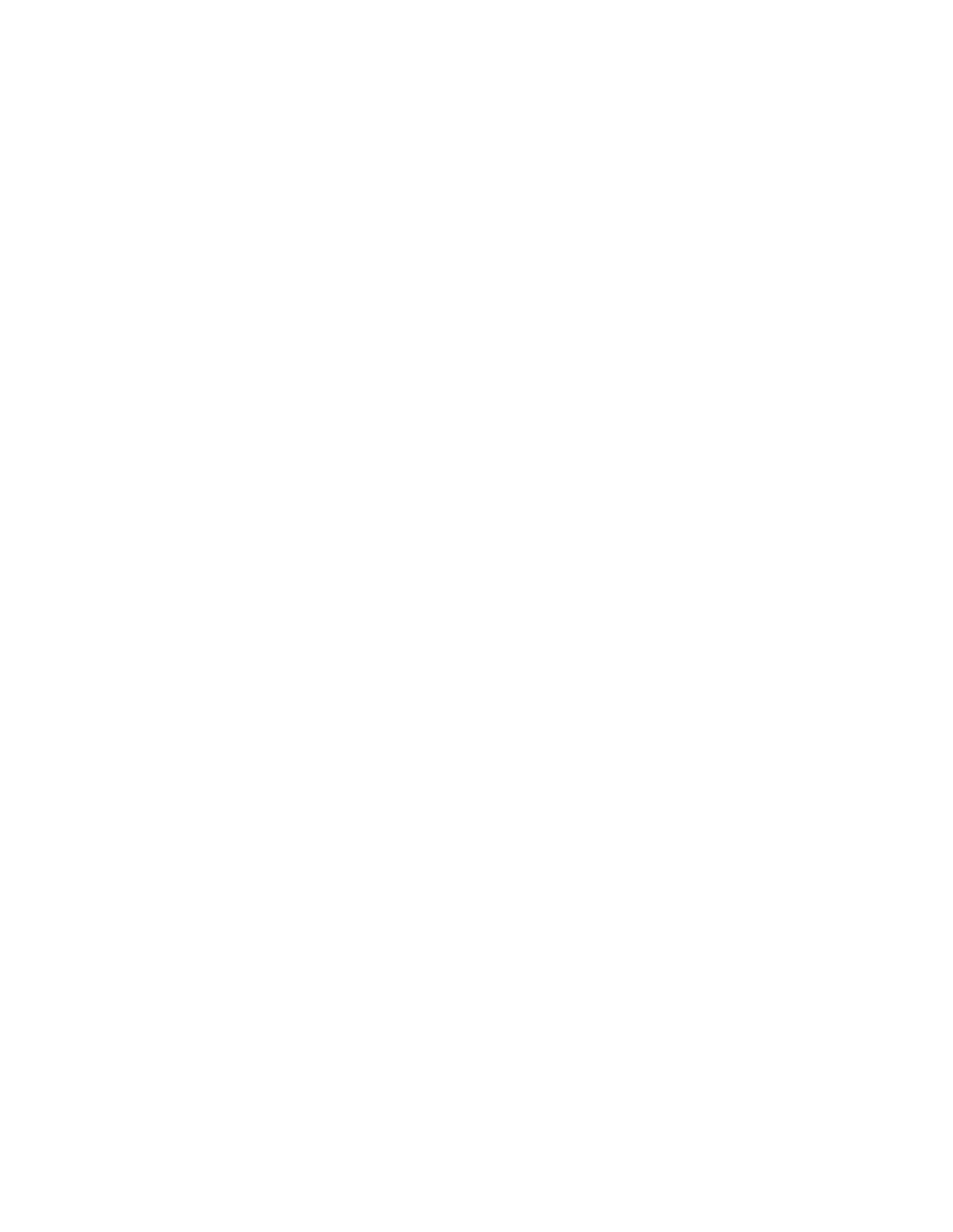Chapter Seven

I didn't know how long I sat there. A light drizzle started, misting my hair and skin, but I didn't move. The black carriage remained in front of the house, and until Llobrega reemerged, I would wait in this alley, feeling sorry for myself.

The mask over my eyes was now soaking wet from tears and rain, but I didn't remove it. With it on, his men could easily pin me as the woman who'd killed Oleander. Perhaps they'd leave it on when they hanged me for murder.

Oleander's lifeless eyes flashed through my mind, and then morphed into my own, as a chill ran down my spine. My hands shook and I pushed myself to my feet to clear the vision from my head. I leaned against the brick as the rain pelted me.

A cry reached my ears, and I looked up for the source. It sounded close, but I couldn't tell from what direction.

"H-help! Somebody!"

My body moved automatically, first into the main street, then toward the sound of the screaming woman. Surely, someone else would've heard her, but I couldn't help my curiosity. I came into an alley where two men crouched over something—the woman screaming for help. One had a knife in his hand, and the other was unbuckling his pants.

"H-hey," I said, stepping forward. "Leave her alone."

The one dealing with his pants turned to look at me and cracked a grin. "Hey, look. Another one. You have that one."

My feet moved underneath me, bringing me closer to the man. I used the slick ground to slide under his incoming fist, bringing my knee to up slam into his lower back. The other man caught sight of my foot before it connected with his cheek, and he went sprawling backward.

"Why, you little—!"

Creep Number One was back up, the sharp end of his knife headed toward my body. I bent backward to miss it, slammed my hand against his wrist to loosen his grip then snatched the blade and pressed it against his throat before he could react.

"If you know what's good for you, you'll leave this woman alone and get on your way," I whispered.

"I ain't scared of you!" He spat.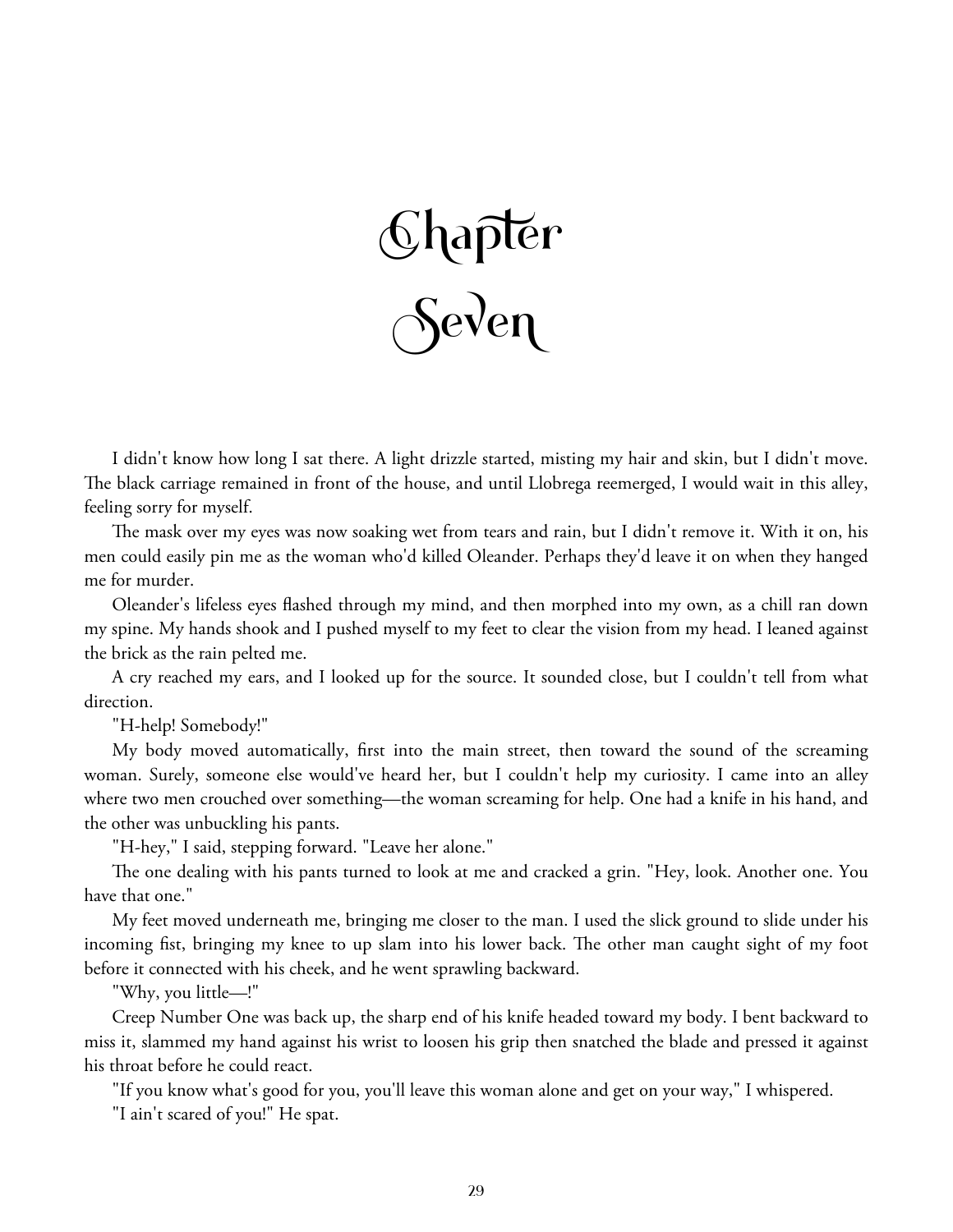"Fine." I lowered the knife to his groin. "How about if you just lose this?"

That got his attention, because he backed up two steps then turned to run into the dark alley beyond. The woman sat on the ground, gripping her torn dress and pressing two fingers to her swollen lips as she stared blankly at the other man, still unconscious.

"Hey," I said, reaching out my hand. "Are you okay?" She didn't even flinch, so I snapped my fingers in front of her face. "Look at me."

She tore her gaze away from the man, and her mouth parted. "W-who are you?"

"Nobody," I said, grabbing her hands and helping her to her feet. "Do you need help getting home?"

"I can't believe you just…you just…"

There was a coin purse on the ground, which I snatched up and pressed into her hands. "Here. This is yours. Where do you live?"

"You saved my life," she said, her eyes filling with tears. "One of them had a knife, and you just…you just…"

"It was nothing," I said, waving her off. "You didn't answer my question. Where do you live? Is it far?"

"No," she said, finally seeming to come back to herself. "Two blocks."

"Then get home," I said firmly. "And don't walk into dark alleys alone, if you can help it. Or else carry a weapon with you."

"I don't have a choice. I work until now," she said, tucking the purse under her arm. The more we spoke, the more the dazed look left her eyes. "I don't live far. I'll hurry home." She stopped and turned. "What's your name?"

"L…" I swallowed. "I don't have a name. Just go."

"That's why you've got the mask, huh?" She quirked a smile. "Vigilante? Probably needed around these parts. The guards don't do anything to help us out here."

"Go home," I said, touching the black cloth on my face.

A new voice echoed in the alley. "That was something."

I froze and turned to see Mother Fishen standing in the alley, a curious look on her face.

"W-what are you doing here?" I said, taking a step back. "Where's Llobrega?"

"Still with the family," she said. "Poor dear's taking it as hard as Oleander's wife." She cocked her head at me. "You were the one who came to confession, weren't you? The one seeking atonement?"

Despite myself, I nodded. "I'm going to turn myself in."

"For what, my child?" she asked. "I daresay Lieutenant Llobrega might give you a medal for saving that young woman's life."

"I didn't do anything," I said, looking at the ground.

"That woman might beg to differ," Fishen said, turning to walk out of the alley. "It seems to me you have a bright future helping others. If that's what you choose to do."

"I told you," I said, louder. "I have to turn myself in for what I've done."

"I suppose you could do that. Or, perhaps consider using your skills to serve others." She shrugged. "The Mother might find more use for you in the streets of this city than in the dungeon of the castle. And perhaps, my child, that's why She sent you here, to this moment, to help that woman."

"She didn't," I said. "I followed—"

But Fishen was gone.

 $\rightarrow$ 

The rain stopped, but the black mask remained stuck to my face as I wandered through the city. I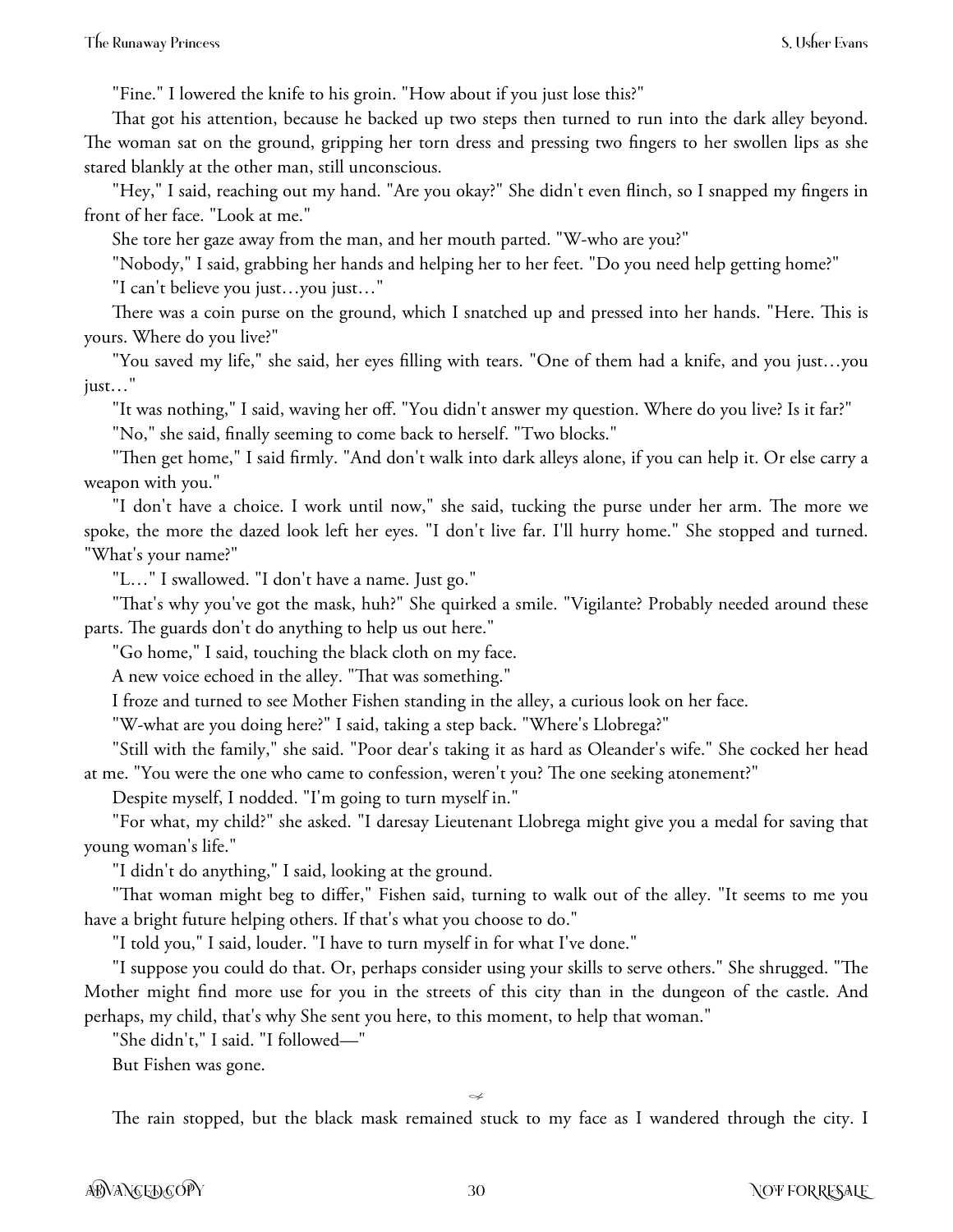would've gladly faced the hangman's noose, but something itched in the back of my mind. Helping that woman had been as natural as breathing, as had fighting off those creeps. Celia had trained me to be a thief, and I'd used those skills to become a murderer, but perhaps there was a third life for them. I could stay on these streets, learn them as well as I'd learned the forest, and protect them as soundly as Celia's sentries protected her fort.

A whistle echoed through my ears, and I shook my head. My brain must've been playing tricks on me.

There was another, and I stopped midstride as the shadows moved. I turned to run, but smacked into someone's chest.

"Found you," Jax said with an unkind smirk.

The world went dark as a burlap bag darkened the world. I let him bind my hands with rope and didn't protest as they marched me through an unseen world. If this was to be my end, I was ready for it. I wished I'd done more than just save that one woman, but perhaps one life was all I was allowed.

I was pressed into a wooden chair and the bag removed. My eyes adjusted to the dim light, and I swallowed hard.

"Leave us," Celia ordered.

"But—" Jax began, but a look from Celia silenced him.

"If you think I can't take this little runaway, perhaps I can show you what I'm capable of," she replied, her voice low and smooth as silk.

The shadows in the room disappeared, but Celia's hawklike eyes didn't leave the door behind me until it closed. Then she softened and gazed down at me like a mother goose whose gosling had gotten lost.

"So," she began softly. "Have you come to your senses yet?"

"My…what?"

"You've had a shock," she said. "And gone on a little adventure. But now it's time to come home."

Come *home*? Celia should've been dragging me back to the forest, or lopping my head off, not lecturing me on what a naughty girl I'd been. Had I hit my head? Was this a dream?

"Surely by now, you've seen what a harsh place this world can be for a girl with no connections," she continued, crossing her arms over her chest. "And what would you get for using them anyway? A one-way ticket to Kulka and a marriage where you'd have no power?" She smiled. "Come home, Larissa. We need you."

I opened my mouth to ask why she was being so lenient, but the answer was clear. Celia considered me an asset, but I was also a liability. She didn't want me to be her successor, she wanted me happy enough at the camp so I wouldn't sell her out.

It was at that moment that I lost my fear of her.

"If you're afraid I'll go to my father, why don't you just kill me?" I asked softly.

She quirked a brow then smiled. "That's the kind of strategy I expect from the princess of Forcadel."

"I'm not a princess," I replied. "But I'm not going back with you, either. I don't…I don't have the stomach for this work, like you said. I can't just walk away from death like it meant nothing, and I can't sit by anymore and watch you take children from their parents—just because they happened to travel into the wrong end of the forest."

"Oh, come now, Larissa." Celia made a face. "What's here for you? If you're not going to the castle, why would you stay here?"

"Because I could help people," I said softly. "Celia, I…I saved someone tonight. I used these skills to do good, not to hurt someone. And it felt… it felt…"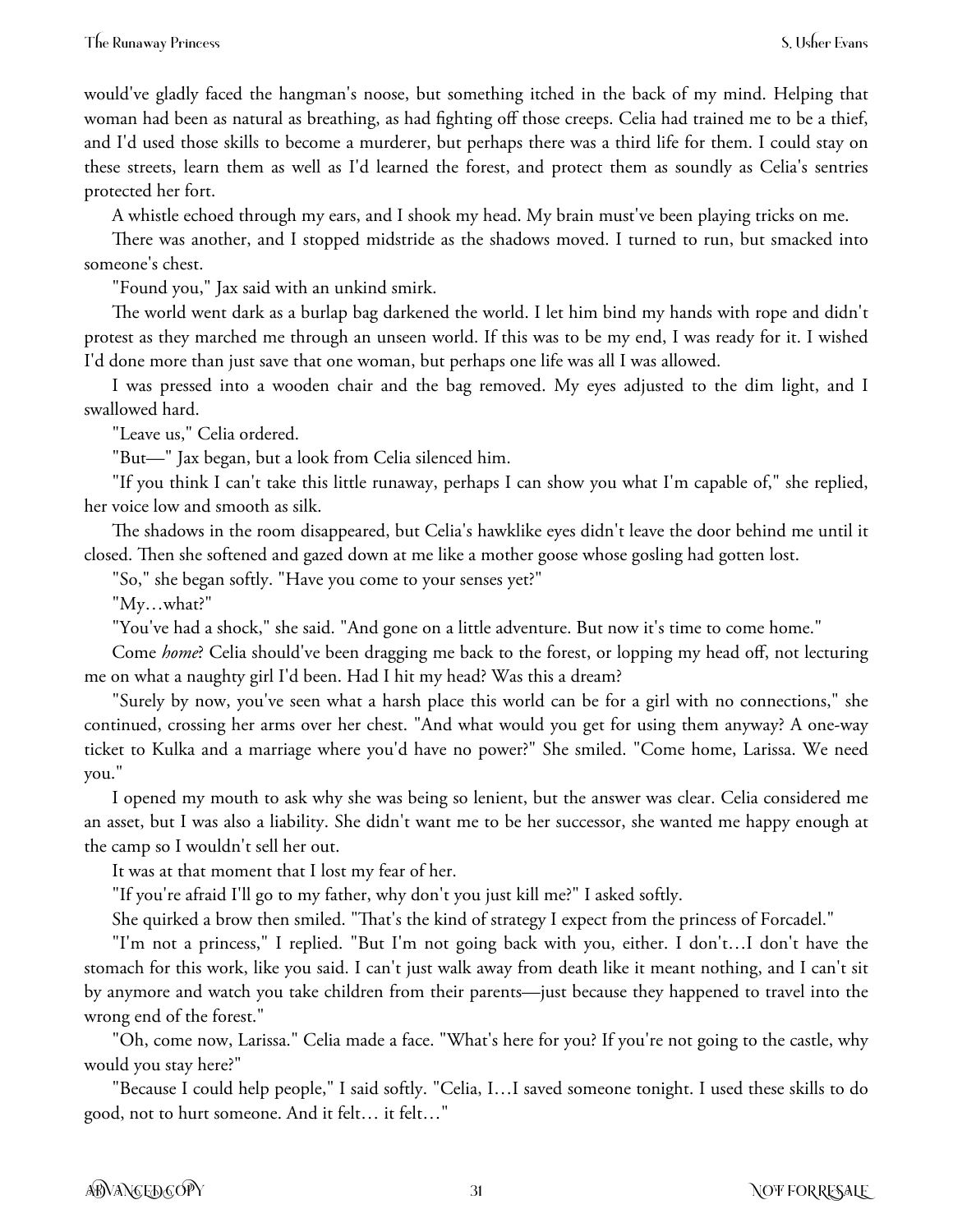"And how much were you paid?"

"Nothing," I snapped. "I didn't do it for the money."

"The first night you go hungry, I'm sure you'll feel differently," she said with a hearty eye-roll. "Fine, if you want to stay in this city and play hero, you are welcome to it. But just know that once I leave this room, your place in my fort leaves with me."

The threat of being completely cut off wasn't as scary a prospect as it had been before. "That's fine."

"And there's still the matter of your debt to me."

"I don't have a debt," I said slowly. "And if I did, you would've held me for ransom already. My father would've more than paid for it." I rolled up my sleeve to show her my unbranded arm to prove my point. "There's no proof that I was in your camp, other than your word against mine."

She chuckled. "Your debt may not be branded on your arm, but it's still there. The food you ate, the nights you slept in that warm bed. You know in your heart that you owe me for that."

"Fine," I snapped. "How shall I repay it?"

"One day, Princess Brynna-Larissa Rhodes Archer Lonsdale, you may find yourself in a position of power," she said, walking to the door. "And at that time, I'll come knocking."

I had no aspirations of power, of gold, or even a kingdom. What I wanted was to do something with my life, something positive. Even if it meant living as a beggar on the street.

Celia waited at the door, her hand resting on the knob. "Tis is…your final chance to change your mind. I meant what I said about liking you, by the way. I think you could've been a great successor."

I remained silent until the lock turned over and the door slammed shut.

 $\rightarrow$ 

Celia's threat might someday become a problem, but as the sun rose over a glittering bay, I couldn't be anything but optimistic about the life I was embarking on. My only money was gone, I had no food, nowhere to lay my head. But I would find my way, forfeiting my life in service to others. Under this mask, I would be a veil of protection to this city.

Veil. I rather liked that name. Perhaps I'd start using it.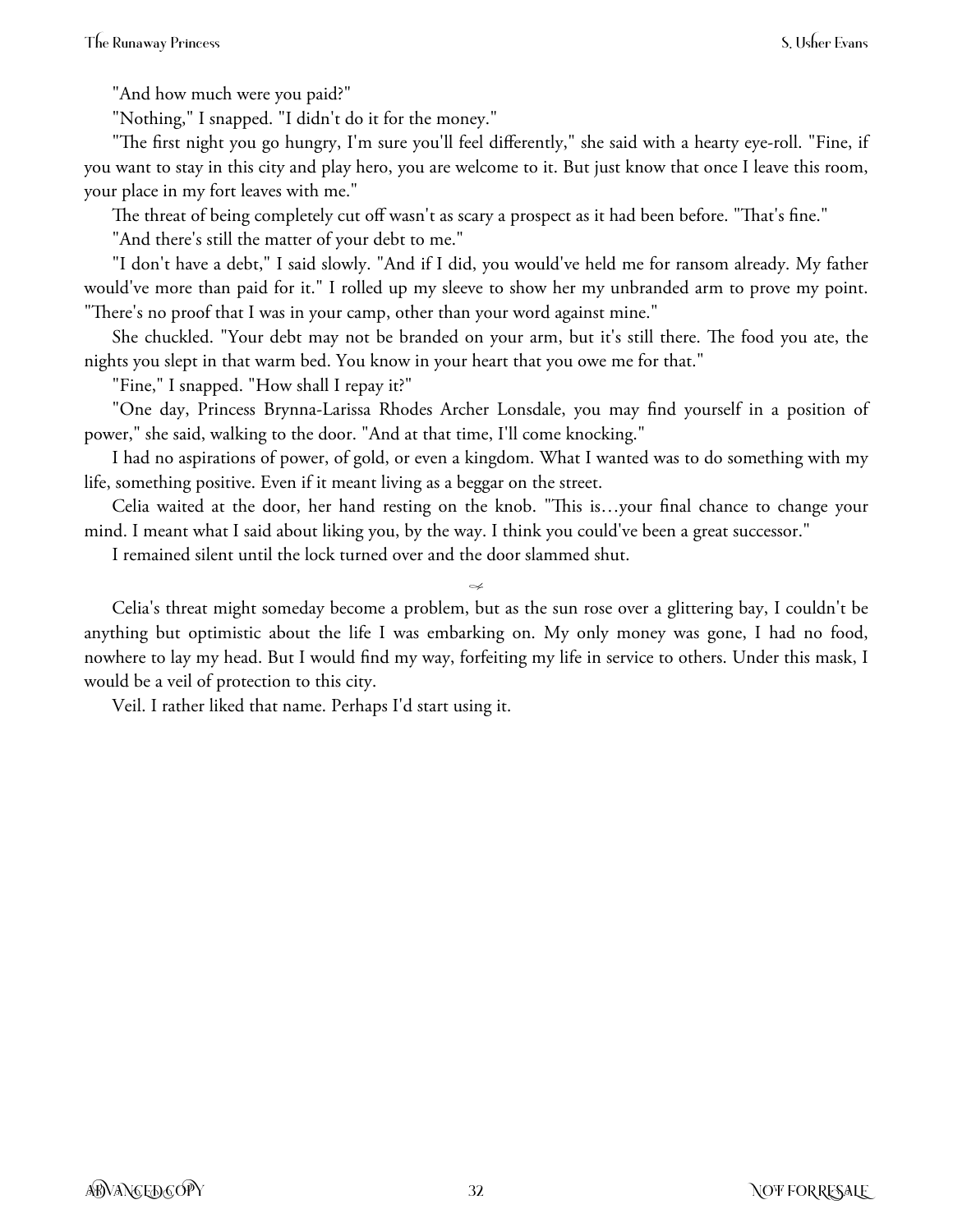### Thank You for Reading

Tank you for checking out this preview of the Princess Vigilante series. I hope you enjoyed getting a sneak peek into Brynna's origins before the start of the first book. You can find the first book in the series, The City of Veils, in eBook, paperback, and hardcover on [my website.](https://susherevans.com/book/pv-city)

And as a special thank you, I've included a couple of sneak peeks to some other books in my backlist, including my YA contemporary fantasy novel, Spells and Sorcery, and my fantasy romance, The Island.

Thanks for reading, and hope to chat with you soon!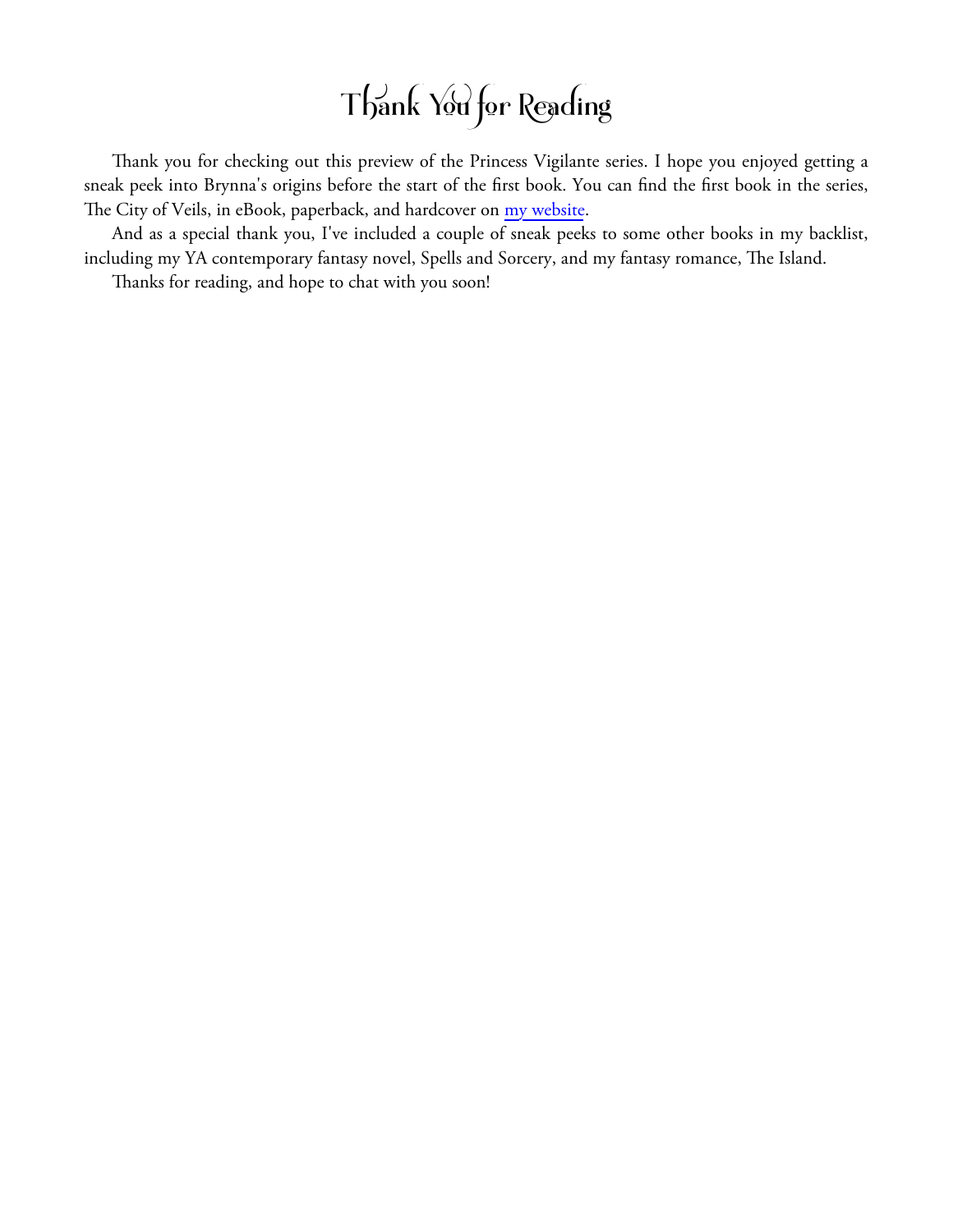### Spells and Sorcery, Book 1 of the Lexie Carrigan Chronicles (Preview)

Lexie Carrigan thought she was weird enough until her family drops a bomb on her—she's magical. Now the girl who's never made waves is blowing up her nightstand and no one seems to want to help her. Tat is, until a kind gentleman shows up with all the answers. But Lexie finds out being magical is the least weird thing about her.

Check out a special preview from Book 1, Spells and Sorcery

——

I ran out of the house as fast as my legs could carry me. I couldn't believe it. I just couldn't…

Magic?

Was real?

Not only was it real, but I had it. So did that make me a witch or a wizard or…?

Or nothing. Magic didn't exist.

But it did, because I'd seen with my own two eyes.

I slowed and looked behind me to see if Jeanie or Nicole were coming after me. I wanted them to rush out and say it was a giant joke and Marie was in on it and "Ha-ha. Happy birthday, idiot."

But as the fall night darkened around me, I heard no voices behind me. Nothing except the random car door slamming or the rumble of a truck passing on the highway nearby.

Perhaps I'd just imagined the whole thing. Maybe I'd had a stroke.

There was a small park in the distance, and I marched toward it, waiting to wake up from this strange dream. The lamplights snapped on, and I jumped nearly out of my skin, my heart thudding wildly. I stared at the orange glow for a moment, taking a few moments to convince myself that the streetlights were on a timer, and not turning on of their own volition.

They couldn't have been turned on by magic, could they?

*Could they?*

"I'm losing it," I whispered, covering my face with my hands.

I crossed the grassy park, headed for the swing set. I plopped down on the swing and leaned against the chain. After a moment, I began to swing back and forth, allowing my mind to go blank for just a moment. I took a deep breath in and out and stared at the empty suburban streets.

"Yer a wizard, Lexie…" I whispered to myself.

"Rough day?"

My head bobbled up at the sound. An older man stood on the sidewalk. He wore casual khaki pants and a polo shirt, and his salt-and-pepper hair was neatly trimmed. He stood under one of the street lamps, which gave him an almost angelic sort of glow.

"W-what?" I said, realizing he was still talking to me.

"I asked if you were all right," he said, stepping out of the spotlight and closer to the swing set. "You look like you've seen a ghost."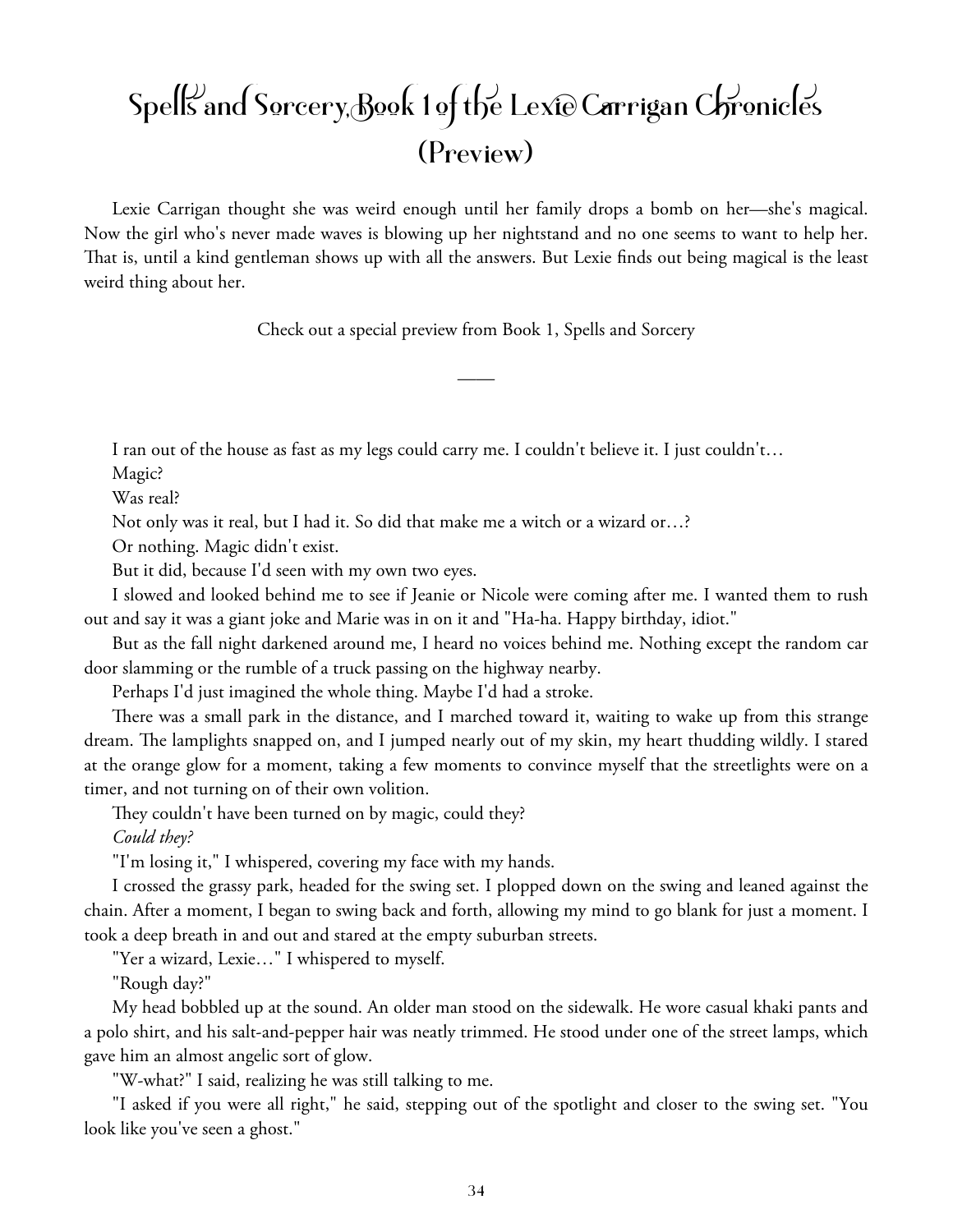"Have you ever questioned everything you thought was real?" I asked, for lack of anything better to say.

"Once or twice," he responded with a charming smile. "Mind if I join you?"

I shrugged, and he sat down on the other swing beside me. I might have thought it strange, a middleaged man on a swing set, but I didn't have a clear definition of weird anymore.

"Want to talk about it?" he asked.

"I doubt you would believe me," I said. "I don't believe me."

"That's a tough spot to be in. Let me guess: did they tell you about magic?"

I nearly fell out of the swing. "W-wait, you know? Does *everybody* know?"

He laughed, his few wrinkles deepening with smile lines. "No, of course not. Just those of us who have magic."

"A-and how did you know I have it?"

"We can tell," he said. "You'll get there, I'm sure. But I only assumed—teenage girl, looking the way you did, magical…"

I slumped lower against the metal chains. "I wonder what else people are lying to me about…"

"You know about the Easter Bunny, right?"

I sat up, wide-eyed. A man-sized rabbit *existed*?

"He's not real," the man finished with an amused smile.

"Very funny," I said, clutching my still-pounding heart. "After tonight, I'm pretty sure I'd believe anything is real."

"Magic is real. The Easter Bunny is not. How about we start there?"

"I can't wrap my head around it," I said, looking up at the stars. I might've still been dreaming, but this guy seemed real enough. "I mean, is science really science or is it magic?"

"I'd go out on a limb and say your understanding of science is sound," he said thoughtfully. "Magic tends to stay within magical communities. Not too much gets out into the nonmagical lesson books."

"What about gravity?" I said, lifting my feet from the ground and letting the swing do the work. "Does magic make the earth go 'round?"

"No, the earth rotates due to leftover inertia from when the solar system was created," he said without missing a beat.

My feet thudded back onto the sand and I stared at him. I'd never been out-nerded before.

"Magic is more like another sense," he said, slowly swinging back and forth. "It's like an extra hand you wield with your mind."

"Oh." I frowned. "I don't know what that means."

"Here." He flicked his hand and, in a purple puff of smoke, a thick book appeared in his hand.

My eyes nearly fell out of my head for what felt like the hundredth time that night. "How did you do that? What is that?"

"This," he offered the book to me, "is a primer. It was used in the late seventeenth century for young magicals. Very basic, of course, but the best tutorial I've found to introduce magic."

The most purple book I'd ever seen, it was well-worn, the edges frayed and water damaged. The title, *Spells and Sorcery, Volume 1*, was embossed in a gold lettering that almost *glowed*.

It was one thing to see puffs of yellow smoke and sandwiches, but something about this book was alive, and calling to some ethereal feeling dancing in the pit of my stomach.

I shook my head. Probably indigestion. "This is..."

"Open it."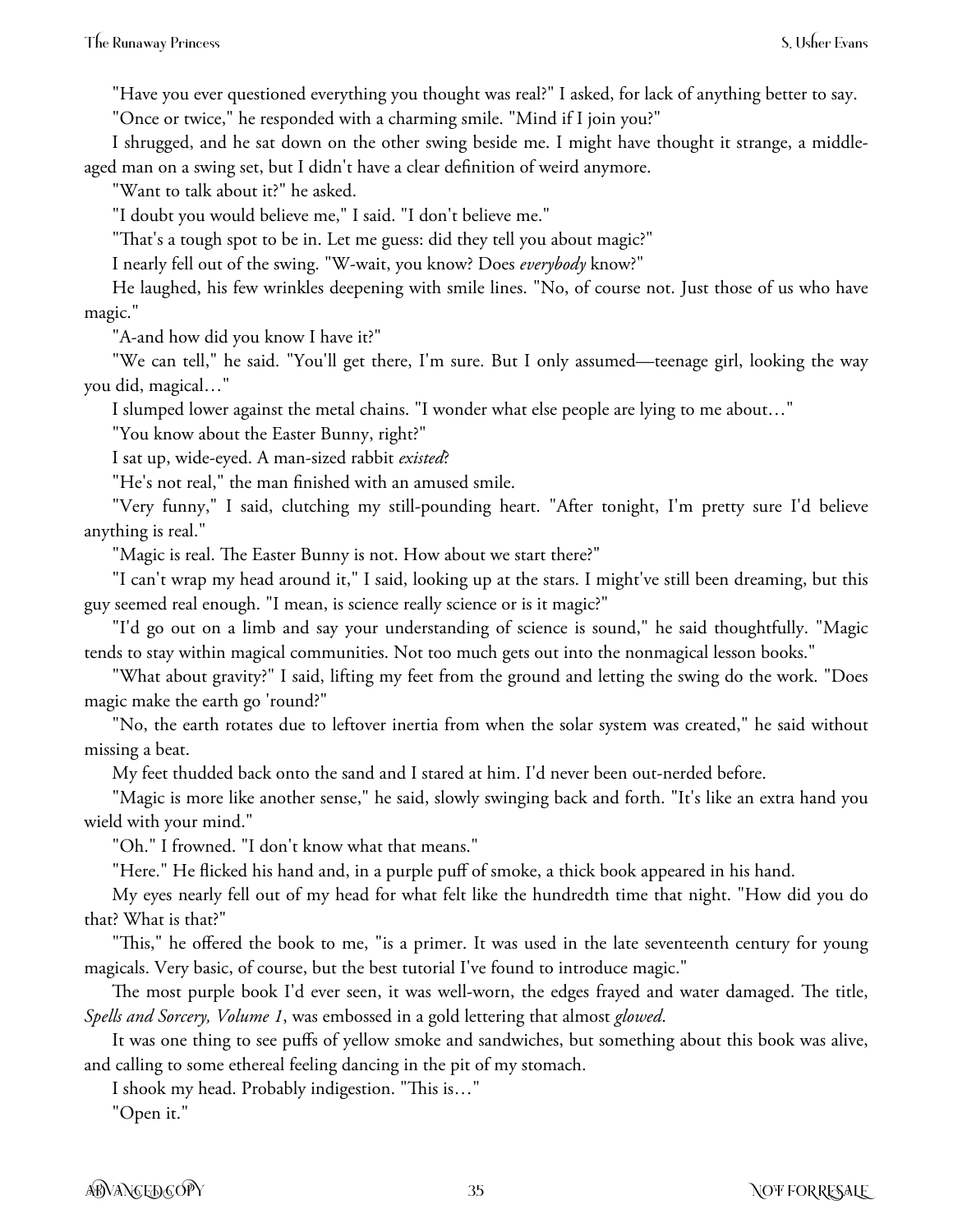"I..." Even though I was still in shock, curiosity was starting to take hold. That strange calling grew more pronounced the longer I held the book in my lap. So, almost compelled, I opened the book to the front page and ran a finger along the pressed pages. "Where'd you get this?"

"I'm a collector of old books—specifically magical ones. I'm sort of a history buff." He paused and nodded to it. "Why don't you take that with you and give it a read?"

Something in the back of my mind reminded me of a book that housed an evil wizard. I glanced at the book and shook my head. "I can't possibly take this. It's…I mean, it's so old. Probably worth a lot of money."

"Books are meant to be read, not gathering dust on a shelf. What good is the knowledge in here if I can't share it?"

I stammered like an idiot and fired off a few reasons why I couldn't, but he placed his hand over mine.

"I insist. Think of it as an early birthday present."

I narrowed my eyes at him. "How did you know it was my birthday? I mean, it's not my birthday. Tomorrow's my birthday."

"Magic comes at the beginning of one's fifteenth year," he said, standing. "I only assumed they wanted to tell you before you woke up with it…"

"Would've been nice if they'd told me sooner," I said, running my fingertips down the front of the book again.

"I have a feeling that book will help," he said, nodding once before turning to leave.

"Oh, I'm Lexie, by the way," I called to him.

He paused and turned back around with a curious expression. "That's an interesting name."

I grimaced. Not the first time I'd heard that. "As in Alexis, but…blah."

"I prefer Alexis myself," he said with a smile. "I'm Gavon. Get home before it gets too dark, okay?"

I nodded and opened my mouth to agree but he was gone.

Just…disappeared in front of my eyes *gone*. In a puff of purple smoke.

*Purple smoke.*

What was it about people appearing and disappearing in smoke today?

I ran my hands over the cover of the book absent-mindedly. My head was starting to hurt from all the new information crammed into it. But I could never say no to a book, especially one which promised to give me the answers I so desperately needed.

When I opened the book, I could've sworn the air tingled around me. Or that could've just been my imagination. But I definitely wasn't imagining the way the pages glowed, giving me just enough light to read the first lines.

#### SPELLS AND SORCERY Or YOUNG MAGICAL'S BEST **COMPANION** Containing,

 $SPELL WORK$ ,  $CASTING$ , CHARMING, and MAGICAL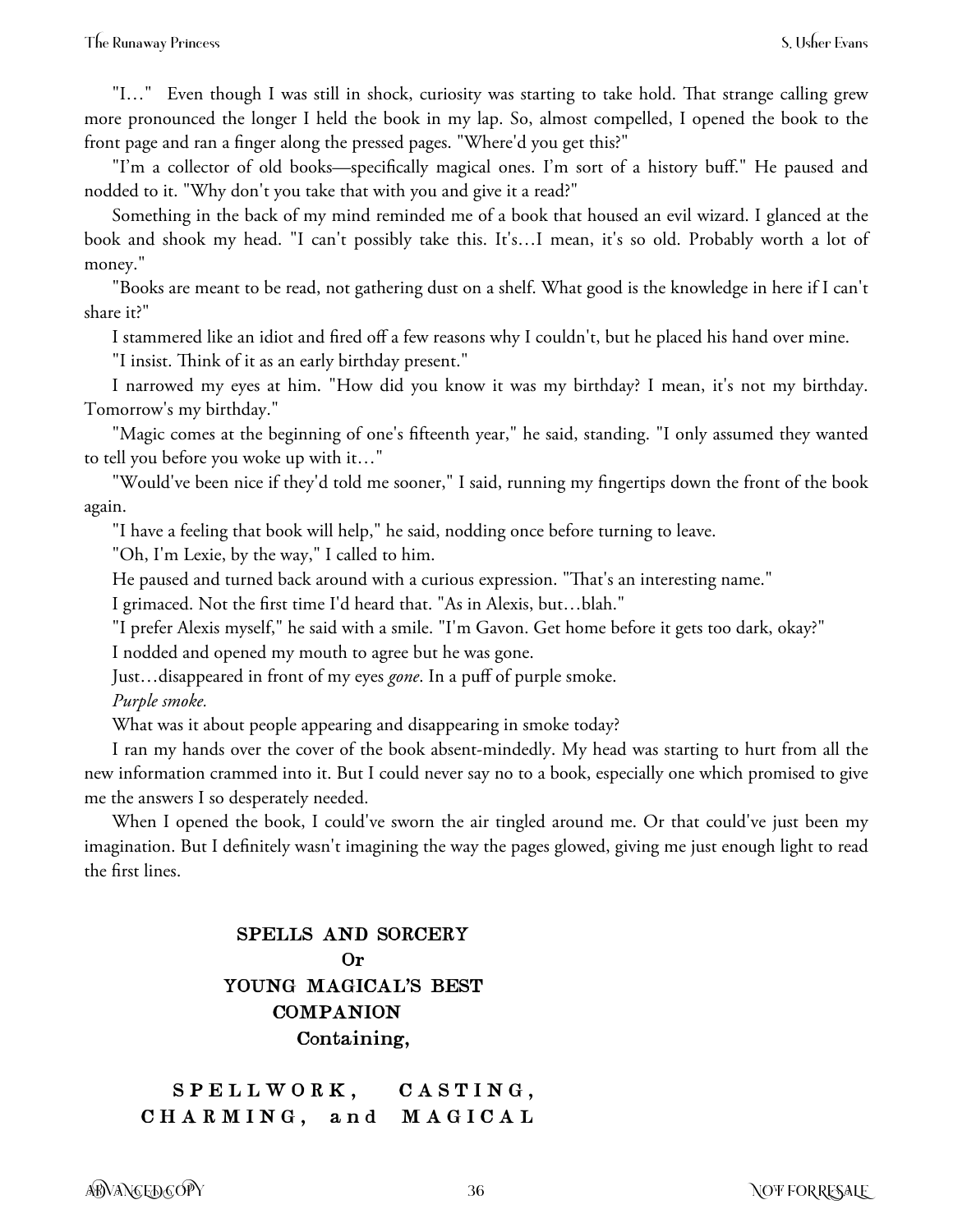INCANTATION, in an easier way than any yet published;

INSTRUCTIONS TO CAST VARIETY OF SPELLS; the history of magic and magical persons;

THE LETTERS OF POTION FOR THE un-MAKERS; a short and easy method of cataloguing the magical ingredients; care and feeding for magical herbs; methods of de-scaling a dragon.

LIKEWISE THE PRACTICAL CHARMING METHODS made easy;

And also prudent advice to young magical users and potion-makers; the whole better adapted to the world of New Salem than any other book of the like kind.

"*Here* you are."

#### Buy Today

—

[Spells and Sorcery](http://www.susherevans.com/book/lexie-spells/) [Magic and Mayhem](http://www.susherevans.com/book/lexie-magic/) [Dawn and Devilry](http://www.susherevans.com/book/lexie-dawn) [Illusion and Indemnity](http://www.susherevans.com/book/lexie-illusion/)

Available in eBook, Audiobook, Paperback, and Hardcover.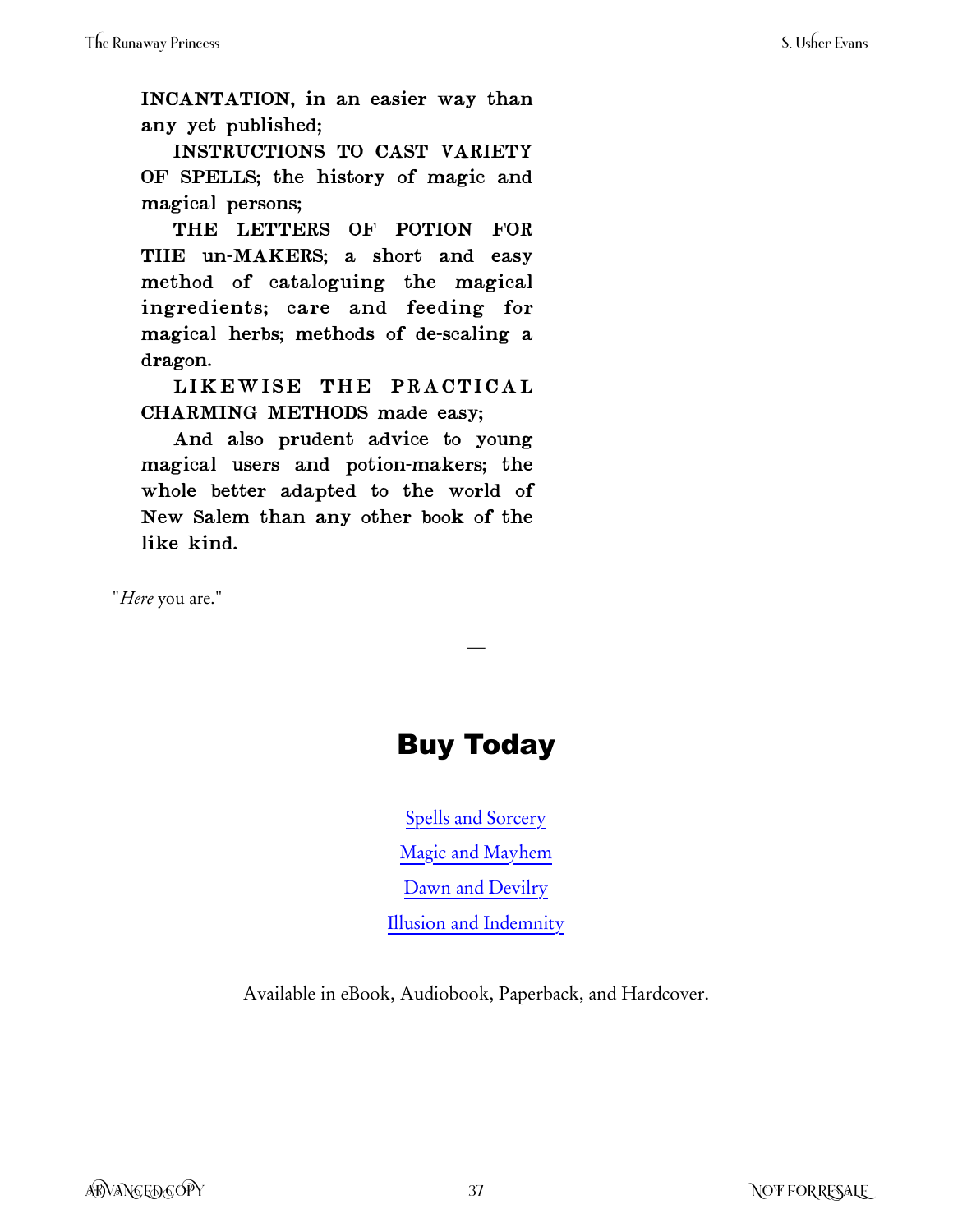### The Island, Book 1 of the Madion War Trilogy (Preview)

He's a prince, she's a pilot, they're at war. But when they're marooned on a deserted island hundreds of miles from either nation, they must set aside their differences and work together if they want to survive.

> Check out a special preview from Book 1, The Island —-

#### **Theo**

I woke slowly, the sound of unfamiliar animals coming to me first, followed by a cold breeze. As I tried to move, pain shot up from every corner of my body. I looked up at the blue sky, barely visible through a thick canopy of trees. I smelled leaking fuel, and wondered if my ship would explode or if I'd bleed to death first.

I relaxed into my seat and prepared for the inevitable. Even if the Raven government sent a search party for me (which they wouldn't), I doubted they'd come in time to save my life. Still, I took some solace in the fact that I killed another son of that God-damned mass murdering king.

A noise startled me and I turned my head slowly to find the source.

I couldn't believe my eyes. The stupid princeling was *alive* and standing in front of my ship.

Fear and anger gripped at me. How was it possible that I was badly injured and he appeared to be walking just fine? I hated that the last thing I was going to see in this world was Prince Galian standing in a clearing, his pale skin flushed and his eyes sparkling with…*amusement*?

I was dying and this son of a bitch was laughing at me.

"What's so funny?" I snarled through my helmet.

"Serves you right." He was smirking as if he had something to smirk about.

"For what?"

"Shooting me down. Looks like you're in worse shape than I am, too."

"Go to hell."

He laughed again and hoisted himself up onto the broken nose of my plane. I was in too much pain to fight back, and my gun was nowhere to be found.

"Yep," he observed, with a smirk on his face. Up close, he was every bit as handsome as I'd seen in pictures. "You definitely got what you deserved. Shouldn't have shot at me."

"You shouldn't have invaded my country."

His eyes widened for a moment and I thought I'd finally done something to wipe that smile off his face. To my supreme annoyance, he tilted his head back and let out a throaty laugh.

"Oh, you are witty," he said, nodding. "And technically right. But it wasn't my decision. I was, as they say, just following orders."

"And I was just following orders when I blew your ass out of the sky."

"Aren't we at an impasse then?" He seemed to be *enjoying* this conversation. He looked down at the side of my ship and read the inscription. "Theo, huh? Well, you must be a pretty high ranking pilot then. I hear the Ravens only allow you to put your name on your ship after you've survived plenty of battles."

I moved out of anger, but the pain in my legs came roaring up my body. "Please let me die in peace," I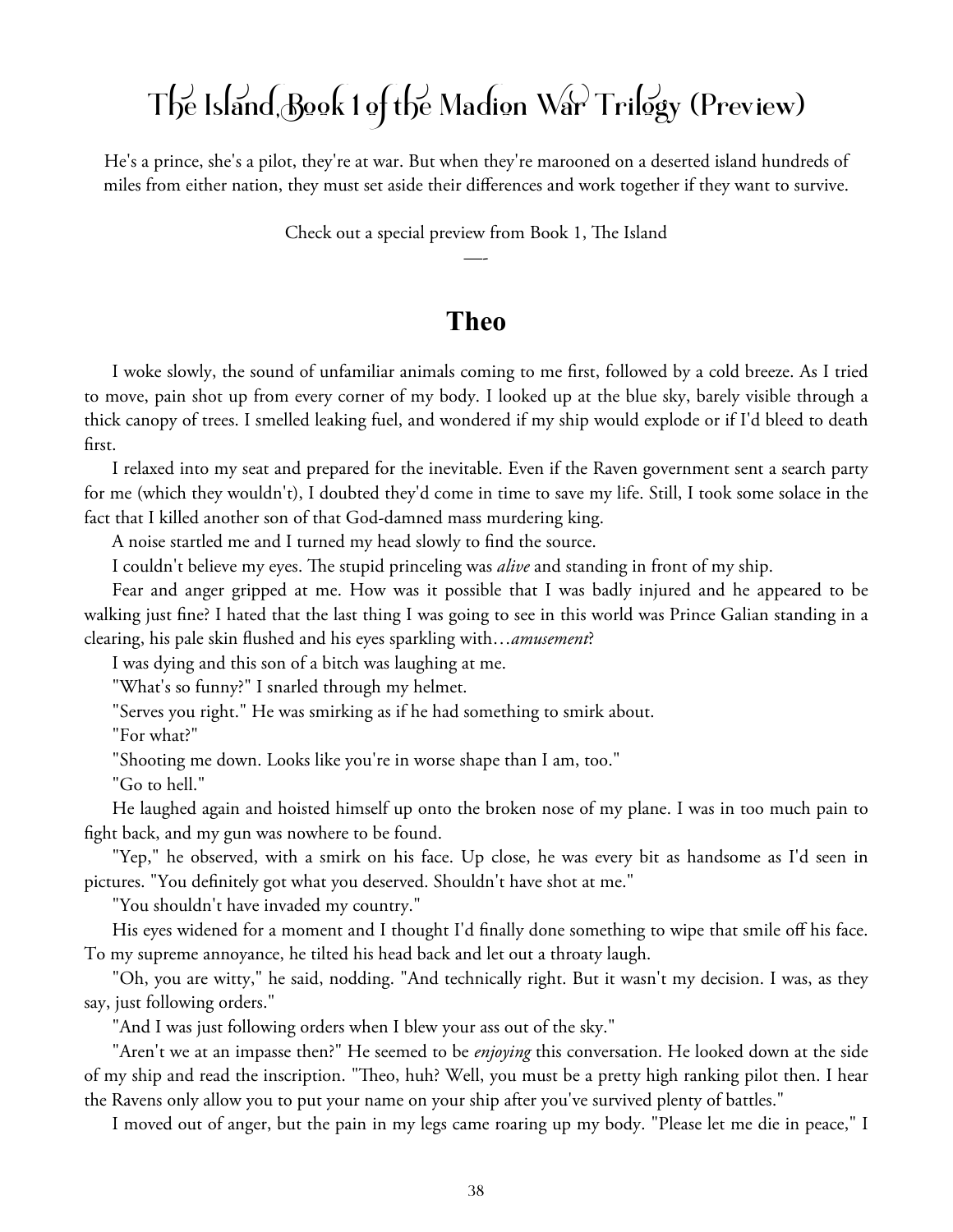asked, unable to look at him.

"Oh, you aren't going to die today. But it would probably be safer if I pulled you out. I don't like the look of that fuel leak."

He leaned into my small cabin. If I'd had half a mind, I could've snapped his neck, but it was hard enough just to breathe. He found my seat strap and unhooked it, then lifted me out by my arms. I couldn't help but scream.

"Yeow, buddy," he said, stopping. He put one hand over his ear and muttered. "You sure got a girly scream."

"My legs are caught. Just leave me here. I'm as good as dead anyway."

"Naw, then who am I going to talk to while I wait to get picked up?" He sounded like he was waiting for dinner. "C'mon, we can get you out of here. Just take a deep breath. One…two…"

I didn't hear him count to three as he yanked my legs out of the mess and I screamed again, the pain so bad I almost lost consciousness. But, blessedly, it subsided, and the next thing I knew, he was laying me on the ground.

"There, now, Theo of Raven, let's take a look at you," he said, taking my helmet off.

### **Galian**

Theo was a girl.

A pretty girl.

I'd always thought Raven women were more interesting looking than Kylaen women—with their olive skin and black hair, they seemed to draw my attention. And this girl, something about her made my head spin.

Even with her mangled, bloody legs.

They were a sight: dark red staining her gray jumpsuit.

"Tank you, Dr. Maitland," I said, cracking open the bag he'd given me and sliding on the pair of latex gloves.

She murmured something. The amount of blood she'd lost was a real concern, and she was most likely concussed. I would worry about the head injury later; it wouldn't matter much if she died from blood loss.

"What are you doing?" she croaked.

"Pardon the invasion of privacy," I said, flashing her my trademark smile.

I unzipped her jumpsuit and pulled it down, exposing a white bra and underwear and nothing else. Immediately, her skin puckered with goosebumps as I tossed away the soaked dark gray suit.

"Are you still with me, Theo?"

She blinked, but didn't respond.

"Okay, I'm going to examine you now," I said, leaning over her bare legs. I pressed my hands to her hips, and she reacted, swiftly, sitting up so fast she nearly whacked her forehead to mine.

"*Get your filthy hands off of me*," she hissed, her breath touching my face.

"I'm a doctor."

"Bullshit."

"Seriously," I insisted. "You're bleeding very badly, and I need to find the source of it."

Her deep brown eyes stared into mine, her lip twisted in a snarl, but she removed her hands from my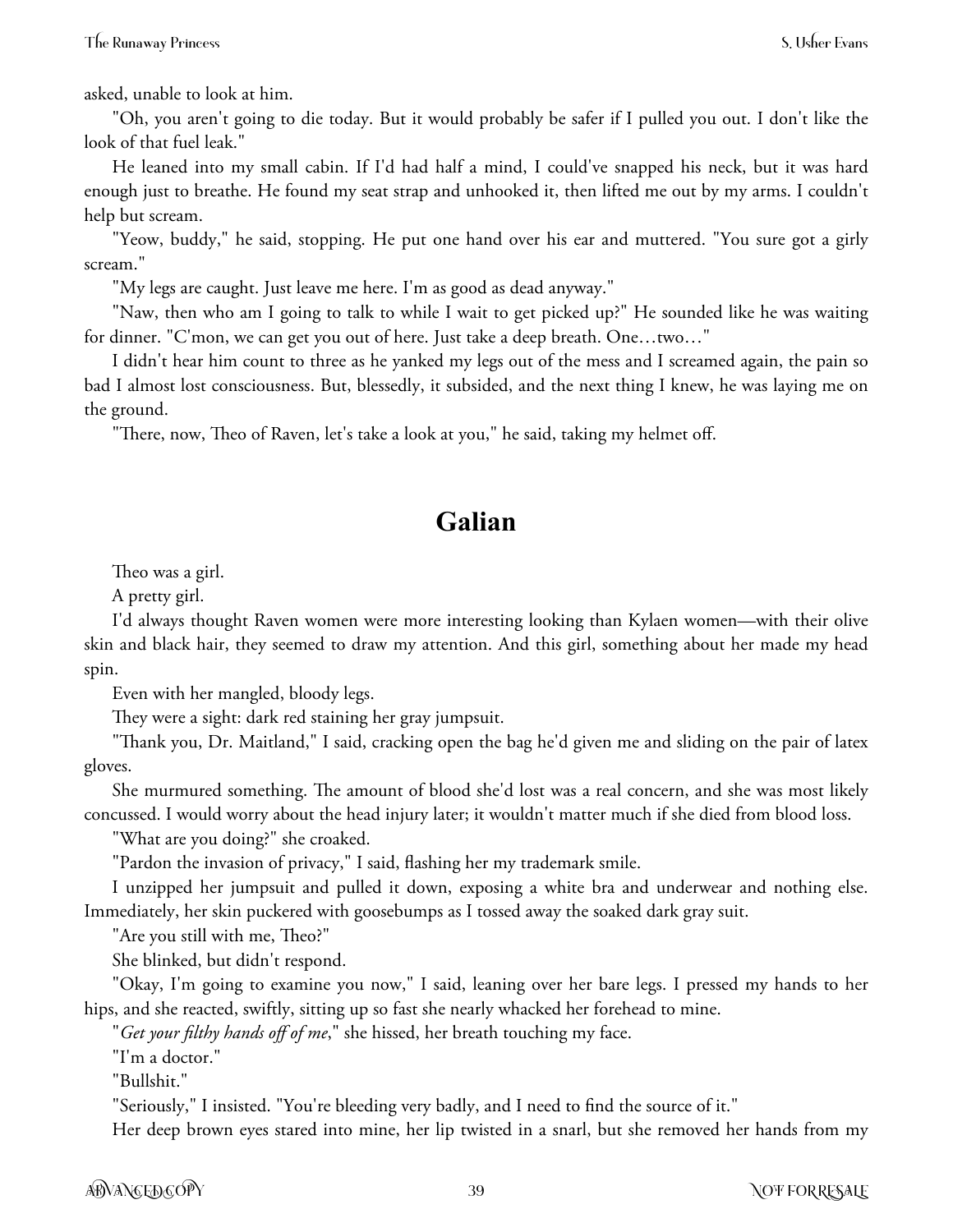wrists. I explored the bloody patches on her bare legs. Most of them seemed to be small scrapes…until I brushed something on the underside of her leg, and she screamed in pain.

"Ah, there it is," I said, placing my hand on her hip to calm her down. The four-inch gash was deep, and probably nicked an artery in the leg, based on the amount of blood seeping out of it.

Gently, I rolled her onto her stomach and she didn't protest. I used nearly every antibacterial wipe in the bag to clean the wound, then fished out sutures and twine.

"This is going to hurt," I said, sliding the needle through the bottom of the wound. She sucked in a loud breath, and her knuckles went white. I worked quickly, using all the sutures in the bag to close up the wound. I wrapped it with gauze as tightly as possible, hoping that it would keep her alive until we were found and I could get her to Dr. Maitland.

I rolled her back onto her back. She'd gone pale and was mumbling to herself. I fished out the tube and rubber tourniquet that I'd seen in the bag and looked at her.

"Well, Theo," I smirked. "You're just lucky I'm everybody's type."

"What are you doing?" she mumbled.

"Transfusion." I wrapped the rubber band tight around my forearm. Tying the other band around her arm, I felt for a vein—she was so muscular, it took me no time, and I stuck in the needle connected to the tube. With care, I slid the other end into my own vein and released the tourniquet.

She watched, wordlessly, as the red blood flowed from my arm down into hers. I counted the rate of blood flow on my watch.

"Okay," I said, sitting back and shaking my foggy head after I disconnected our transfusion line. There was significant bruising starting on her other leg on the inner calf, and it was swollen enough to make me curious.

"I'm going to check your leg," I said, placing my hand between her legs.

She tensed, and her eyes flew open.

"Theo," I said, as professionally as I could. "I think your leg is broken. I'm just going to check it. I promise, I'm not going to hurt you."

She snarled at me, but I continued moving my hands down to her knees and lower to her calves. She sucked in air when I touched the bruised spot, and, based on the swelling, I knew that if her tibia wasn't broken, it was close to it. At the very least, she needed a brace. Hopefully, there was something to help me in the bag. So far, Dr. Maitland hadn't let me down. I dug around for a moment, pulling out more antiseptic wipes and gauze, until my hands fell on a small box with a glass vial inside.

"You are one lucky girl," I said, assembling the needle. "This is anesthesia. It'll numb the pain locally until I can set the bone."

"I don't want your Kylaen poison," she spat, to my utter shock.

"Really?" I gaped at her. "I just gave you a damn liter of my own blood, and you think I'm going to *poison* you?"

She said nothing but looked away. Still muttering to myself about Raven paranoia, I pulled the cap off the syringe and inserted it into the swollen nub on her leg. She hissed, but I held still as I finished administering the drug. After a moment, she relaxed.

"Pain won't go away fully, and that's all that I have," I said. I glanced at the syringe and tossed it into a nearby bush, as I didn't have a biohazard disposal box at the ready. Then again, from the looks of this island, Theo and I seemed to be the only ones on it.

I stood up and looked around for a pair of sticks that would be sturdy enough to keep her from doing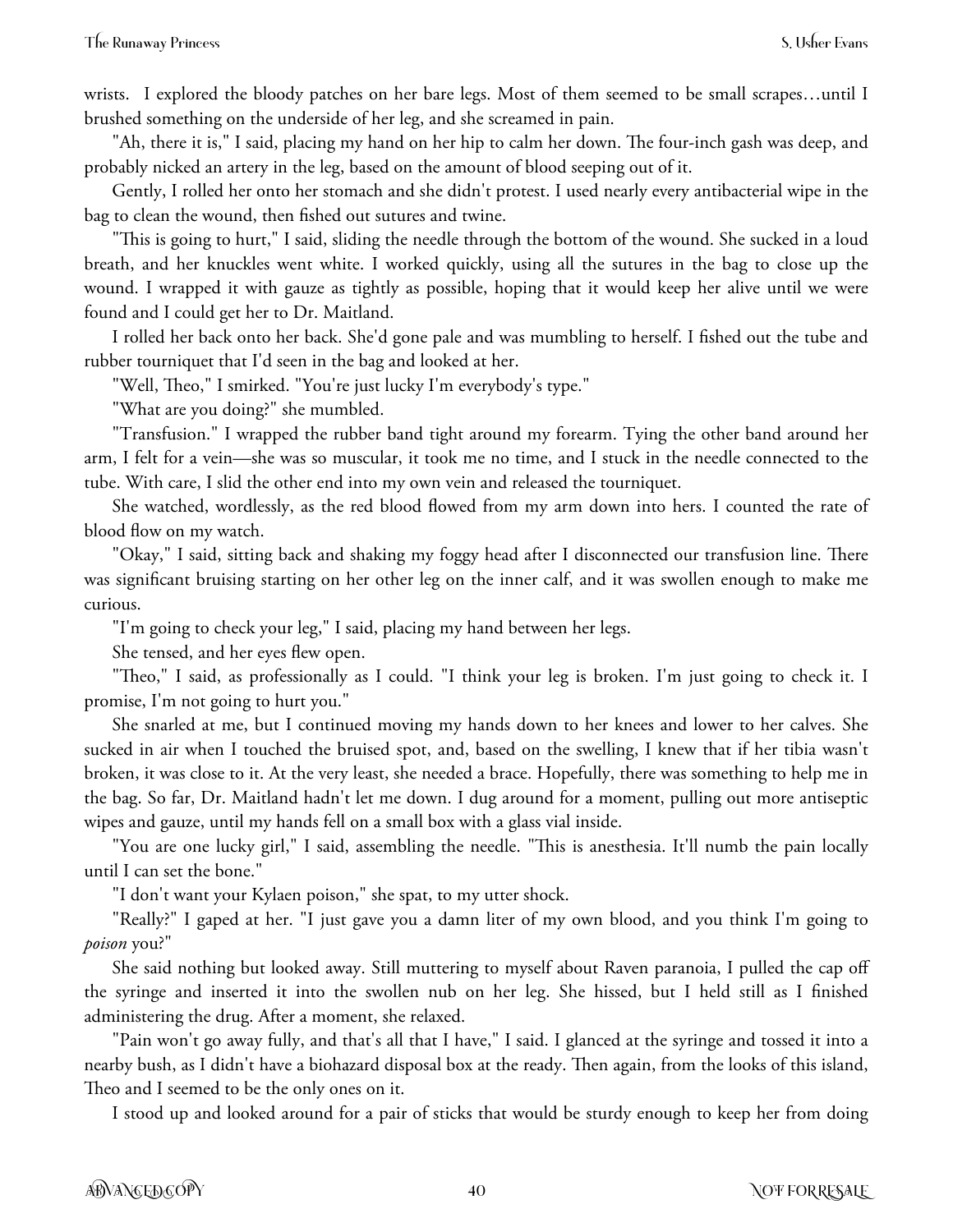any more damage. I found a couple of straight ones that would do the trick and returned to her. She had regained a little color, and seemed to be enjoying the anesthesia because she seemed more relaxed when I crouched next to her.

She stared at the sky with a stoic resolve that I kind of admired. This girl was a warrior, having seen her share of scrapes and bruises, based on the state of her arms and legs. I was no longer surprised that she'd survived the crash of her ship.

—

What did surprise me was what she said when I finished bandaging her up.



Available in eBook, Paperback, and Hardcover